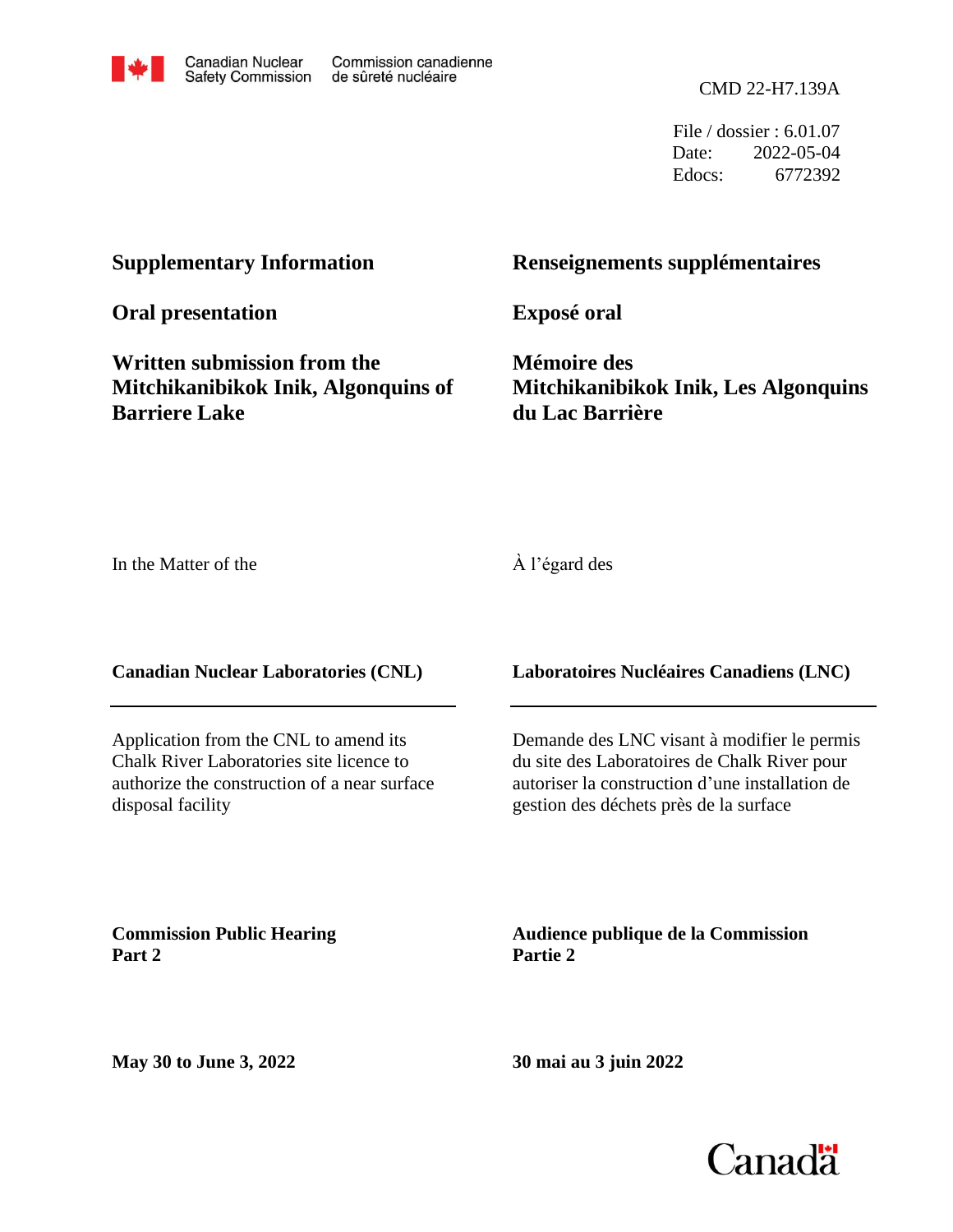

**MITCHIKANIBIKOK INIK** Algonguins of Barriere Lake Les Algonquins du Lac Barrière

May 4, 2022

BY EMAIL: Interventions@cnsc-ccsn.gc.ca

\_\_\_\_\_\_\_\_\_\_\_\_\_\_\_\_\_\_\_\_\_\_\_\_\_\_\_\_\_\_\_\_\_\_\_\_\_\_\_\_

Mr. Denis Samure Senior Tribunal Officer, Secretary Canadian Nuclear Safety Commission Ottawa ON

RE: Near Surface Disposal Facility (NSDF) Hearing Submission

#### Introduction

These submissions are provided by the Mitchikanibikok Inik (also known as the Algonquins of Barriere Lake "ABL") regarding Part 2 of the Canadian Nuclear Safety Commission's (CNSC) licensing hearings for Canadian Nuclear Laboratories' (CNL) proposed Near Surface Disposal Facility (NSDF) scheduled to begin on May 31, 2022. We wish to intervene in response to the CNSC's Revised Notice of Public Hearing regarding the NSDF project.

The NSDF project is located within our traditional Algonquin unceded lands and we, the Mitchikanibikok Inik, are extremely concerned about the proposed project's potential impacts to our lands, waterways, rights, and way of life. We do not consent to the project, which, if built, would violate both our sovereignty and our law-"Ona'ken'age'win". We have a sacred obligation to protect and steward our lands and waters. We do not accede to Canadian state law as determinative of the NSDF's legality. In submitting these comments, the Mitchikanibikok Inik should not be construed as accepting or supporting the project or the CNSC's impact assessment regime in general. In order to safeguard this situation we request that this presentation is recorded as a consultation under protest.

However, even if ABL did recognize Canada's jurisdiction to make these determinations, the CNSC acting as the Crown has not fulfilled its Duty to Consult and Accommodate (DTCA) owed to us. Never once was ABL directly contacted or consulted by the CNSC or CNL. Further, we were never consulted regarding our preferred method of engagement. At no point did the CNSC make meaningful efforts to remove barriers to our participation in the Indigenous engagement process. Instead, this proceeding has pushed forward without any participation on our part. If the CNSC makes a final determination on this basis, it will violate its DTCA owed to us.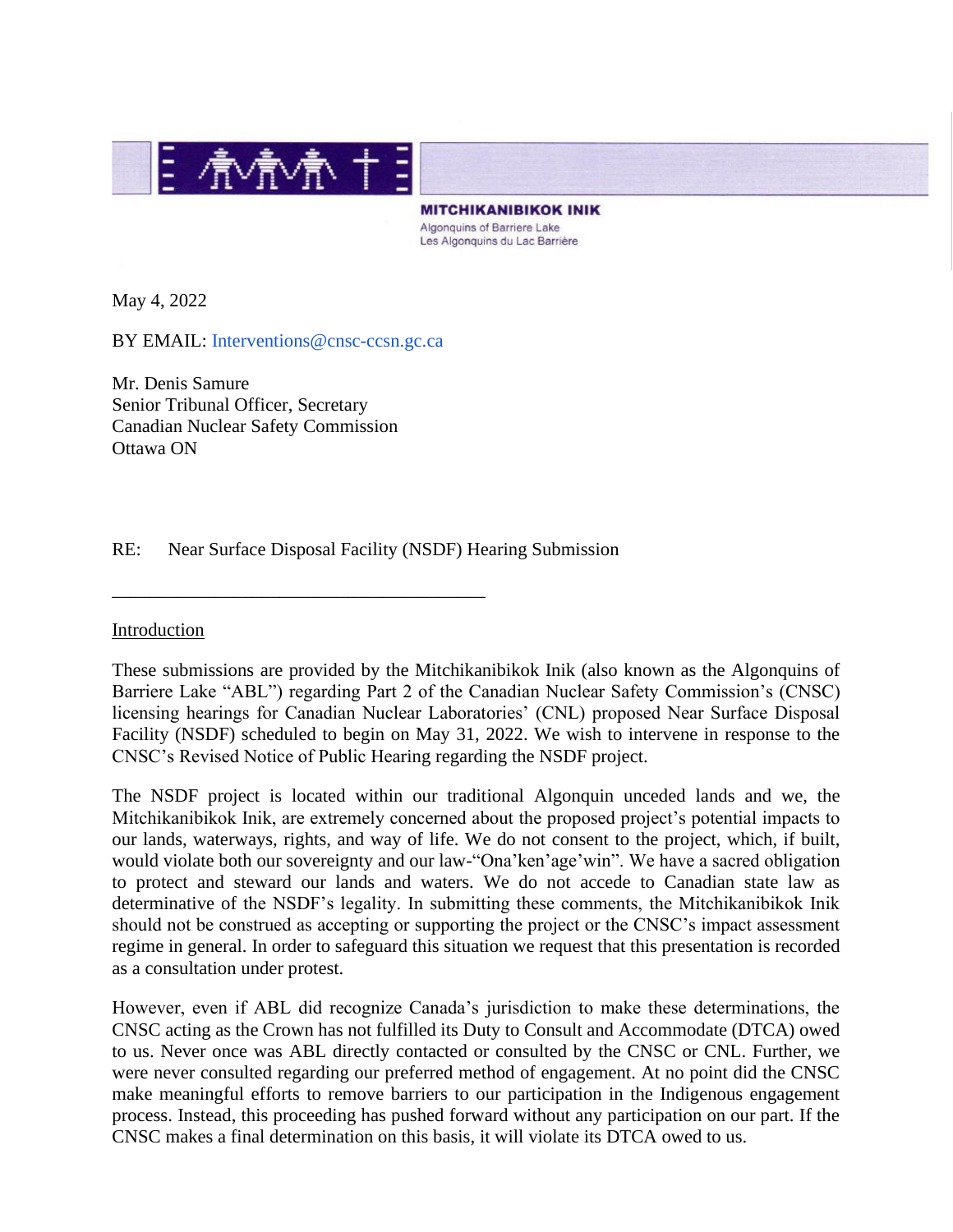On July 2, 2021, CNSC staff completed their review of CNL's submission of the final Environmental Impact Statement (EIS) as a result of its Environmental Assessment (EA) for the NSDF and determined that the information provided is complete and that the final EIS is acceptable.<sup>1</sup> CNSC staff proceeded to prepare and publish its Environmental Assessment Report (EAR) which concluded with the recommendation that, "Taking into account the implementation of the proposed mitigation measures, follow-up monitoring program measures and commitments made by the CNL to Indigenous Nations and communities, CNSC staff recommend that the Commission conclude that the NSDF Project is not likely to cause significant adverse environmental effects" referred to in subsections 5(1) and 5(2) of the CEAA.<sup>2</sup>

Considering its conclusions in the EAR, and a technical review of CNL's licensing application, CNSC staff further recommend in their Commission Member Document (CMD) that the Commission approve CNL's licensing application as it meets the criteria under paragraphs 24(4)(a) and (b) of the NSCA and that the CNSC has upheld the honour of the Crown in fulfilling its duty to consult and accommodate  $(DTCA)^3$ .

The CNSC has not fulfilled its DTCA as we have not been engaged at all in any of the processes leading up to this hearing.

ABL urges the Commission to:

- Deny CNL's application to amend its license; or
- In the alternative, defer the decision on CNL's application for not less than 12 months, to allow for ABL and the CNSC to negotiate the proper assessment framework wherein our jurisdiction is recognized as equal, if not paramount to that of Canada, and
- Protect the Ottawa River watershed from nuclear waste contamination

## United Nations Declaration of the Rights of Indigenous Peoples

Although the mandate of the CNSC does not mention examining the relationship between the United Nations Declaration on the Rights of Indigenous Peoples (UNDRIP) and the NSDF, the Committee should be reminded of your government's adoption of UNDRIP at the UN assembly and incorporate the "minimal standards" developed by States and Indigenous peoples from around the world with respect to the protection of waters used and valued by Indigenous people.<sup>4</sup>

Article 32 of UNDRIP recognizes the right of Indigenous Peoples' to control development of their traditional territories and resources. Among that development is the exploitation and

 $1$  Government of Canada Impact Assessment Agency of Canada, Canadian Impact Assessment Registry, "Near Surface Disposal Facility Project", modified as of February 24, 2022 <https://iaacaeic.gc.ca/050/evaluations/proj/80122>.

 $^2$  Canadian Nuclear Safety Commission, "Environmental Assessment Report: Near Surface Disposal Facility Project," January 2022 at p iv.

 $^3$  Canadian Nuclear Safety Commission, Commission Member Document for "A License Amendment, Required Approvals for Construction of the Near Surface Disposal Facility (NSDF) at the Chalk River Laboratories (CRL) site", January 24, 2022 at p ii-iii.

<sup>4</sup> UN General Assembly, *United Nations Declarations on the Rights of Indigenous Peoples: resolution / adopted by the General Assembly*, 2 October 2007, A/RES/61/295.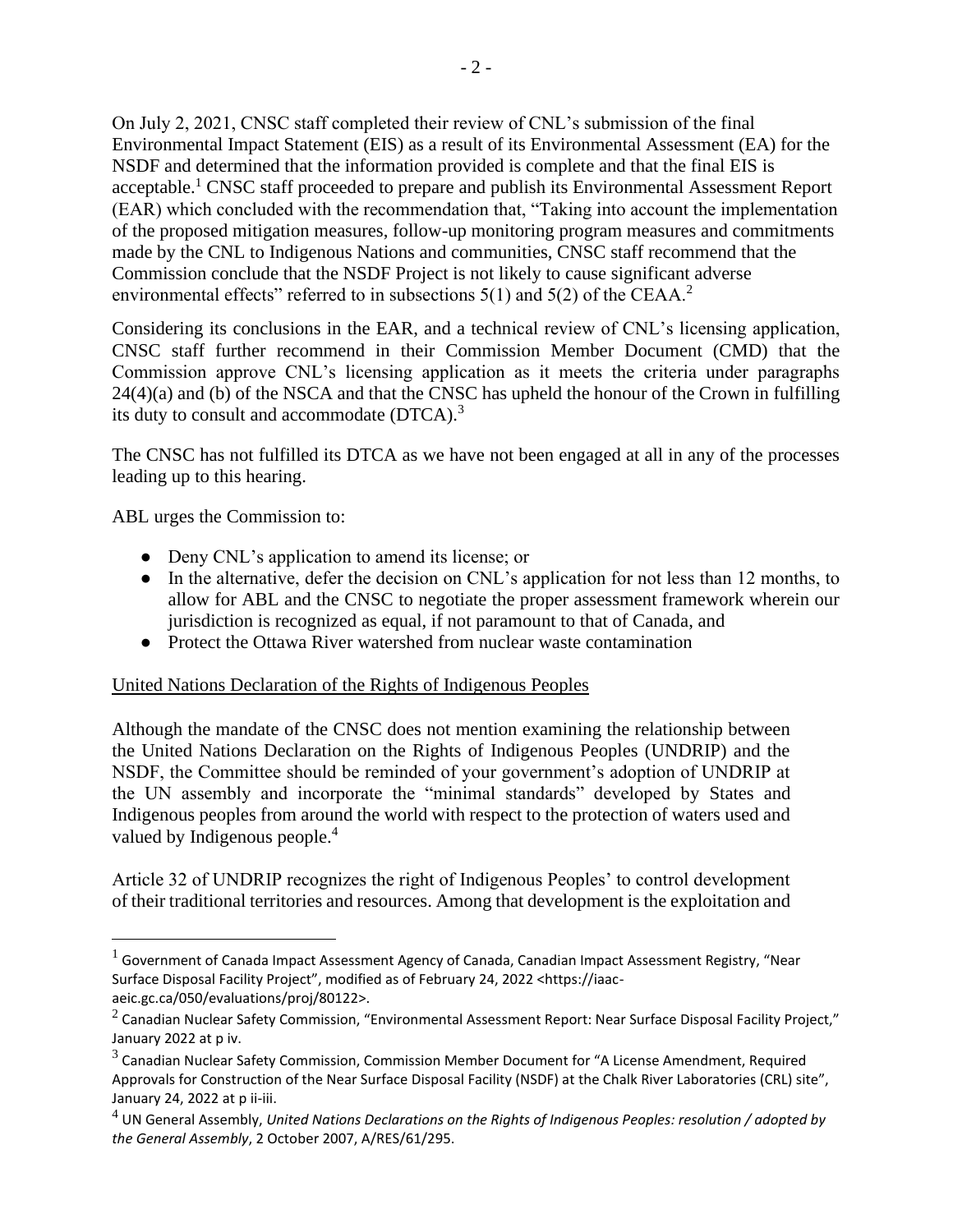use of water resources. In fact, States such as Canada should be engaged in good faith processes with Indigenous peoples affected by development projects in their territories in order to obtain the free, prior and informed consent prior to the approval of any project affecting Indigenous water resources.

Article 32 states (emphasis added):

- 1. "Indigenous Peoples' have the right to determine and develop priorities and strategies for the development or use of their lands or territories and other resources.
- 2. States shall consult and cooperate in good faith with the indigenous peoples concerned through their own representative institutions in order to obtain their free and informed consent prior to the approval of any project affecting their lands or territories and other resources, particularly in connection with the development, utilization or exploitation of mineral, water or other resources.
- 3. States shall provide effective mechanisms for just and fair redress for any such activities, and appropriate measures shall be taken to mitigate adverse environmental, economic, social, cultural or spiritual impact."<sup>5</sup>

Article 25 of UNDRIP recognizes the distinctive relationship that Indigenous peoples can have with the resources they are entrusted to maintain for future generations (emphasis added):

Indigenous Peoples' have the right to maintain and strengthen their distinctive spiritual relationship with their traditionally-owned or otherwise occupied and used lands, territories, waters and coastal seas and other resources and to uphold their responsibilities to future generations in this regard.<sup>6</sup>

Article 26 of UNDRIP recognizes:

- 1. "Indigenous Peoples' have the rights to the lands, territories and resources which they have traditionally owned, occupied or otherwise used or acquired.
- 2. Indigenous Peoples' have the right to own, use, develop and control the lands, territories and resources that they possess by reason of traditional ownership or other traditional occupation or use, as well as those which they have otherwise acquired.
- 3. States shall give legal recognition and protection to these lands, territories and resources. Such recognition shall be conducted with due respect to the customs traditions and land tenure systems of the Indigenous Peoples' concerned."<sup>7</sup>

Further, Article 11 recognizes our right to culture:

<sup>5</sup> UN General Assembly, *United Nations Declarations on the Rights of Indigenous Peoples: resolution / adopted by the General Assembly*, 2 October 2007, A/RES/61/295, Art 32.

<sup>6</sup> UN General Assembly, *United Nations Declarations on the Rights of Indigenous Peoples: resolution / adopted by the General Assembly*, 2 October 2007, A/RES/61/295 Art 25.

<sup>7</sup> UN General Assembly, *United Nations Declarations on the Rights of Indigenous Peoples: resolution / adopted by the General Assembly*, 2 October 2007, A/RES/61/295 Art 26.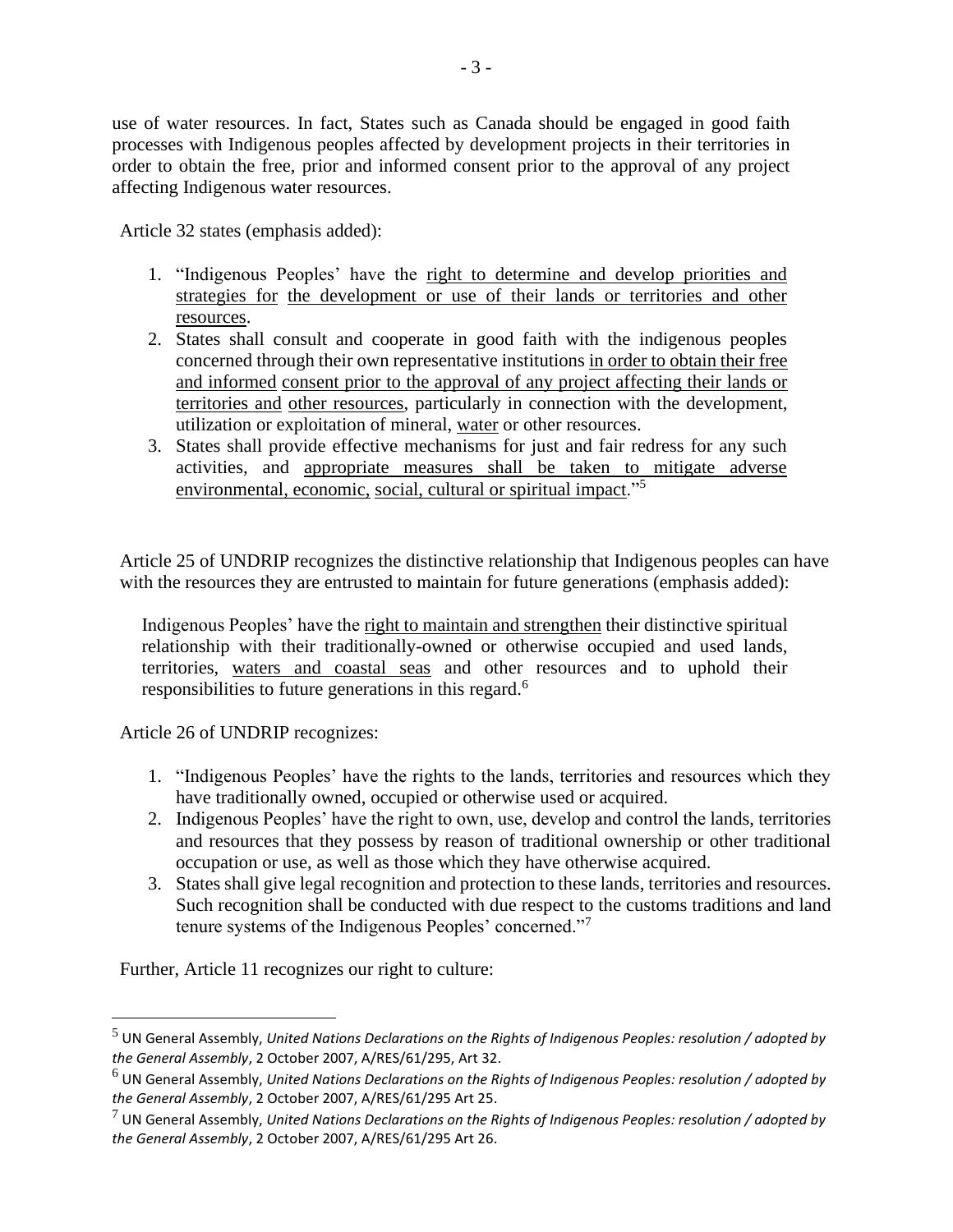- 1. "Indigenous peoples have the right to practise and revitalize their cultural traditions and customs. This includes the right to maintain, protect and develop the past, present and future manifestations of their cultures, such as archaeological and historical sites, artefacts, designs, ceremonies, technologies and visual and performing arts and literature.
- 2. States shall provide redress through effective mechanisms, which may include restitution, developed in conjunction with indigenous peoples, with respect to their cultural, intellectual, religious and spiritual property taken without their free, prior and informed consent or in violation of their laws, traditions and customs."<sup>8</sup>

Article 12 recognizes our right to our spiritual practices:

- 1. "Indigenous peoples have the right to manifest, practise, develop and teach their spiritual and religious traditions, customs and ceremonies; the right to maintain, protect, and have access in privacy to their religious and cultural sites; the right to the use and control of their ceremonial objects; and the right to the repatriation of their human remains.
- 2. States shall seek to enable the access and/or repatriation of ceremonial objects and human remains in their possession through fair, transparent and effective mechanisms developed in conjunction with indigenous peoples concerned."<sup>9</sup>

The social, political and economic organization of the Algonquin Nation was focused around waterways, which acted as our transportation routes and family land management units. The Ottawa River Watershed, now included in the provinces of Quebec and Ontario was "settled" under the colonial doctrine of discovery which is woven throughout the Canadian legal system and jurisprudence of the Supreme Court of Canada up to today and reflected in Canadian policy and the reality that Indigenous Peoples face on the ground. This not only constitutes racial discrimination, it violates our indigenous and most fundamental human rights and international oversight is required.

Whereas, Canada adopted UNDRIP standards and Bill C-15 passed on May 25, 2021delivers on the Government of Canada's commitment to introduce legislation to advance implementation of UNDRIP before the end of 2020, the gap between the implementation of UNDRIP, and the realities of the NSDF consultation remain considerable. ABL therefore, offers this critical approach to UNDRIP and its implementation. In doing so, we wish to move from the normative discussions of UNDRIP as an armchair discussion to ideally a practical negotiation about how articles of UNDRIP are practiced and grounded legally, politically as well as institutionally in the NSDF consultation. In the evolving context of Canada adopting UNDRIP, we would like a response from the Commission as to what extent will:

- 1. the CNSC will engage free, prior, informed consent in the NSDF project review?
- 2. will the commission engage gender based analysis to support the past, present, and future relationship of Algonquin women as "waterkeepers" in the watershed?
- 3. the Commission recognize the relationship of sacred sites on waterways such as Ouiseau

<sup>8</sup> UN General Assembly, *United Nations Declarations on the Rights of Indigenous Peoples: resolution / adopted by the General Assembly*, 2 October 2007, A/RES/61/295 Art 11.

<sup>9</sup> UN General Assembly, *United Nations Declarations on the Rights of Indigenous Peoples: resolution / adopted by the General Assembly*, 2 October 2007, A/RES/61/295 Art 12.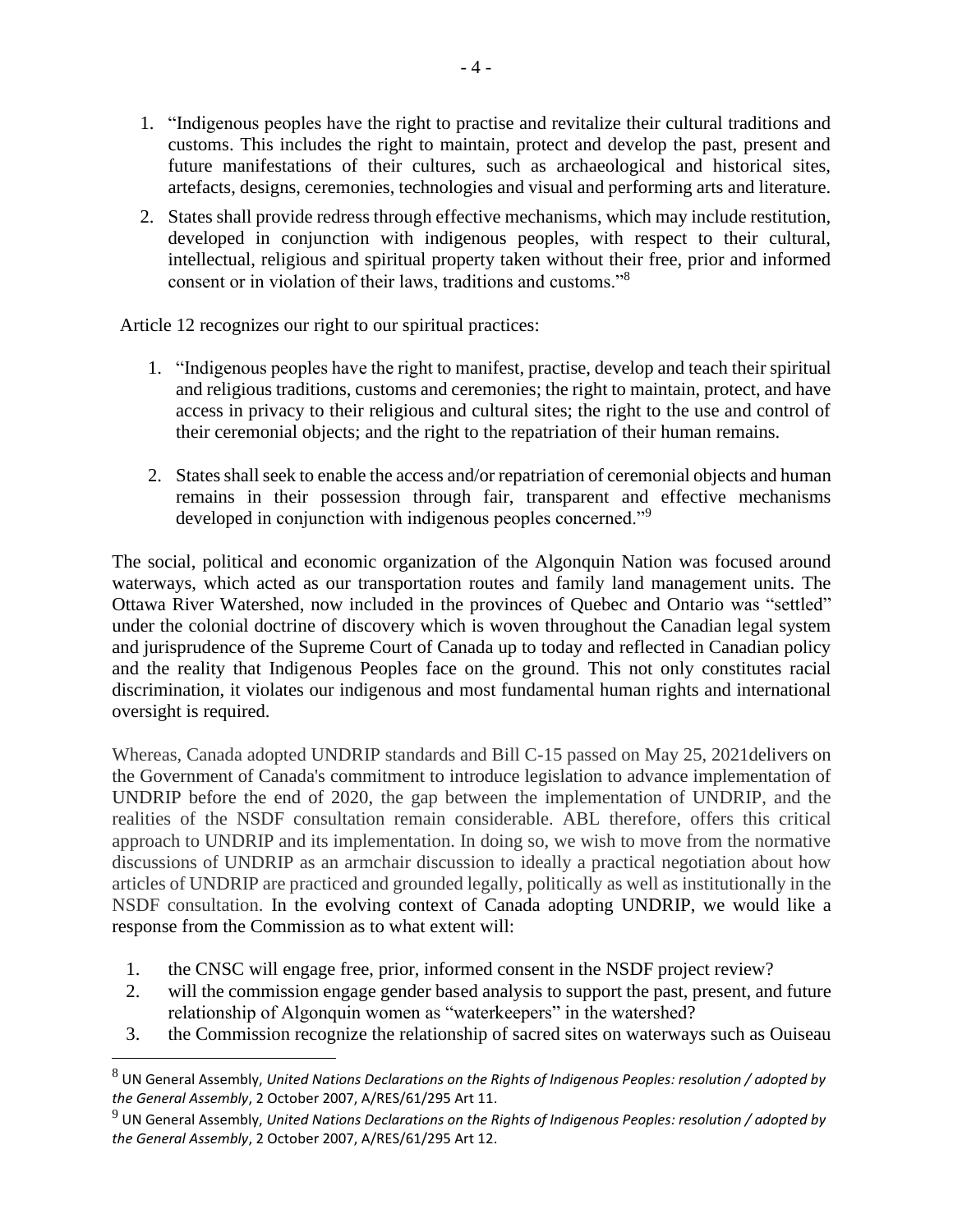Rock across from Chalk River in this assessment?

- 4. the distinctive Indigenous relationship or the principle of sustainability inherent in the international Indigenous environmental ethic of "responsibilities to future generations" be respected?
- 5. accept our jurisdiction?

## ABL's Relationship to the Affected Territory

ABL is a member of the Algonquin Nation, which is comprised of eleven distinct First Nations, who are recognized as bands under th*e Indian Act* and who have traditionally used and occupied Algonquin lands where we continue to live today.<sup>10</sup> Separate and apart, Aboriginal title is held at the community level within the Algonquin Nation where we assert unceded Aboriginal rights including title under section 35 of the Canadian Constitution.<sup>11</sup>The Algonquin Nation has never ceded or surrendered our inherent title or jurisdiction to our traditional lands. Our traditional lands spans over what is now the Ontario-Quebec border and includes all the waterways within the Ottawa River, watershed, which we know as Kichi Sipi (which translates to "big river").

We have lived in the Kishi Sipi watershed from time immemorial. Our history is oral. Our lands and waters are part of the Anishinaabeg Aki, a vast territory surrounding the Great Lakes in North America. We have always relied on these lands and waterways in exercising our inherent rights governed by our customary law and governance known as "Ona'ken'age'win". This law is based on principles of mobility, freedom to hunt and gather and the sustainable reliance on our territory in stewardship for future generations. Our members can trace their ancestry and uninterrupted use and occupation of the land to time immemorial. We continue to engage with our traditional ways, retain our cultural base and speak our native language, "Anishinaabemowen Eh-shi-gii-shehwiin". We also continue to use our lands and the resources it provides to hunt, fish and gather for sustenance. We rely on the land for our life and our livelihoods.

The Algonquin Nation have been on the territory for over 8000 years. Neighbouring nations includes Mohawks to the south, Attikameq Nation to the East, and Cree Nation to the North. Mitchikanibikok is located 30 km north of Barrière Lake Community, it is the traditional settlement of the Algonquins of Barriere Lake "Mitchikanibikok Inik". "Mitchikanibikok Inik translates to the Stone Weir People and refers to a traditional fishing technique that was used to barricade the fish using a stone weir. The traditional territory is 10,000²km as stipulated in the trilateral agreement traditional territories map. The Hudson Bay Company established a trading post at Barrier Lake in 1873 during the fur trading era but relocated to (original) Barrière Lake (Kitiganik: gardening potatoes) in 1874 due to fire destruction. We followed as we became dependant on the company for fur trading, food and other necessities. Before the construction of the Cabonga Reservoir our people were able to cross the Barriere Lake Bay. Barrière Lake got its name after one of the many Lakes and rivers that was submerged to create the Cabonga Reservoir for transportation of logs in 1920's. Today our community is only 29,7 hectares but planning expansion, We are located within the boundaries of the Parc La Vérendrye Wildlife Reserve that is 374 km north of Montreal on highway 117, and 158 km south of Val-d'or. Our reserve at Rapid Lake is about 3 <sup>1</sup>/<sub>2</sub> hours north of Ottawa, on the Cabonga reservoir. We have over 750 members.

<sup>10</sup> *Indian Act*, RSC 1985 c I-5.

<sup>11</sup> *The Constitution Act, 1982,* Schedule B to the *Canada Act*, *1982* (UK), 1982, c 11, ss 35.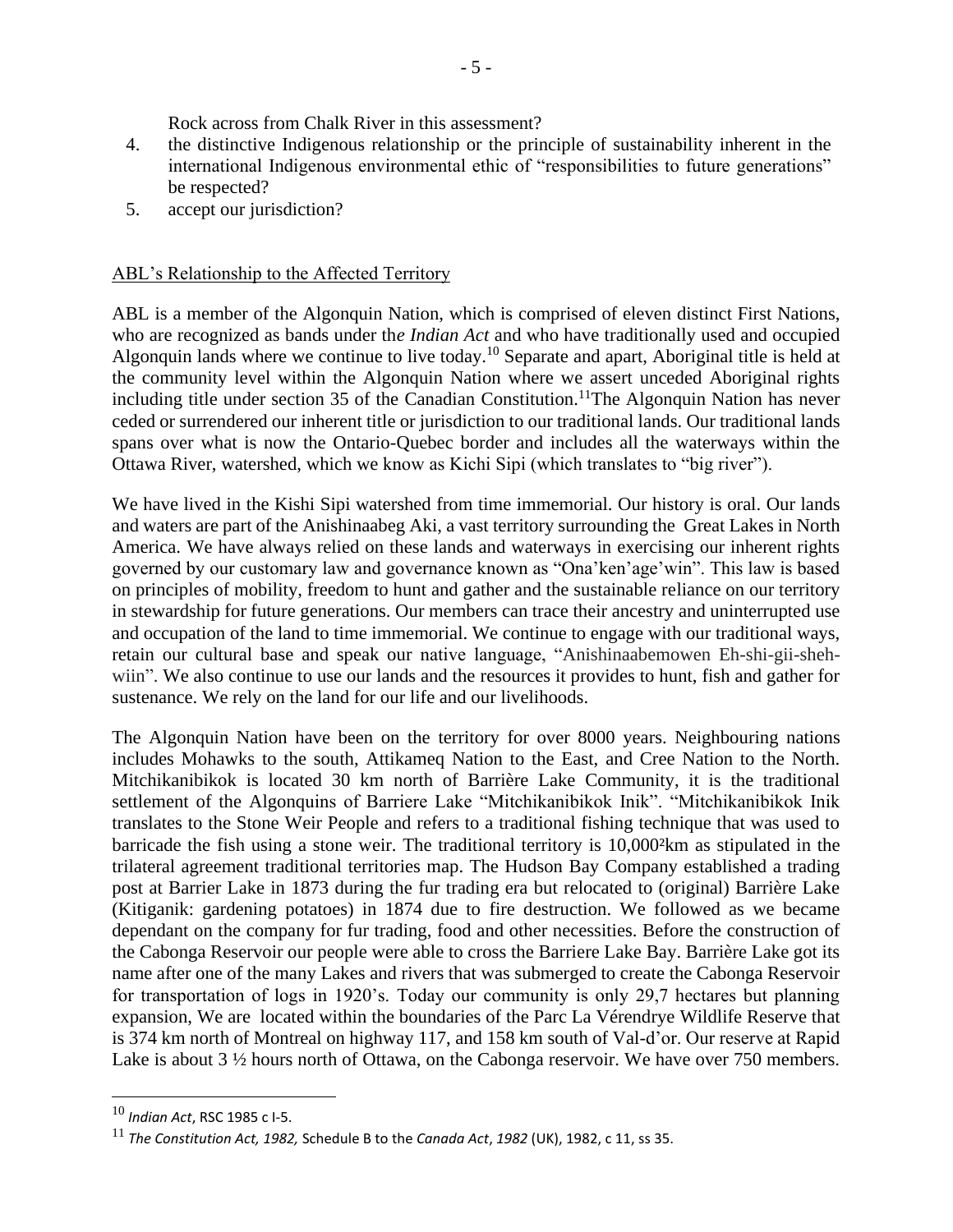The community of Barrière Lake was created in 1929 but it wasn't until 1961 that it was recognized by the federal government as the official residency of the Algonquins of Barriere Lake. Our community is very authentic, our people thrive on preserving our culture, traditions and language. Our way of life is based on the land and we continue to pass on our skills of hunting, trapping and fishing, and our traditional knowledge and skills to the younger generation. There are many traditional stories of the land that still resonate with our community members today. The Algonquins of Barriere Lake are known as canoe builders, the Traditional Chief of Barriere Lake was named David Makocoose who was very gifted in canoe building. Below is a photo taken in the late 1920's.



Our community currently has carried on this craft and we have many gifted knowledge keepers who specialize in canoe building. Mitchikanibikok have acquired traditional knowledge of harvesting wild game, moose hide tanning, making maple syrup, basket making, snowshoes, toboggan, cradleboard craftmanship, knowledge of traditional medicines and much more that demonstrates us as a distinct society. The Wampum belts are of great political and diplomatic significance, they represent our interpretation of our relationship and agreements between the French speaking Nation, the English speaking Nation and the Anishinaabeg Nation. The wampum belts demonstrate we are an organized society with a traditional system of governance.

The picture below was taken in 1923 of the Mitchikanibiok families as keepers of wampum belts. Pierre Wawatie on the far right of the picture is holding the 3 string wampum representing the family structure with the strings representing the man, the woman and the child. In our language "Abinogitc" means "the children" or in reality watch out for your children that is interpreted as look after your future.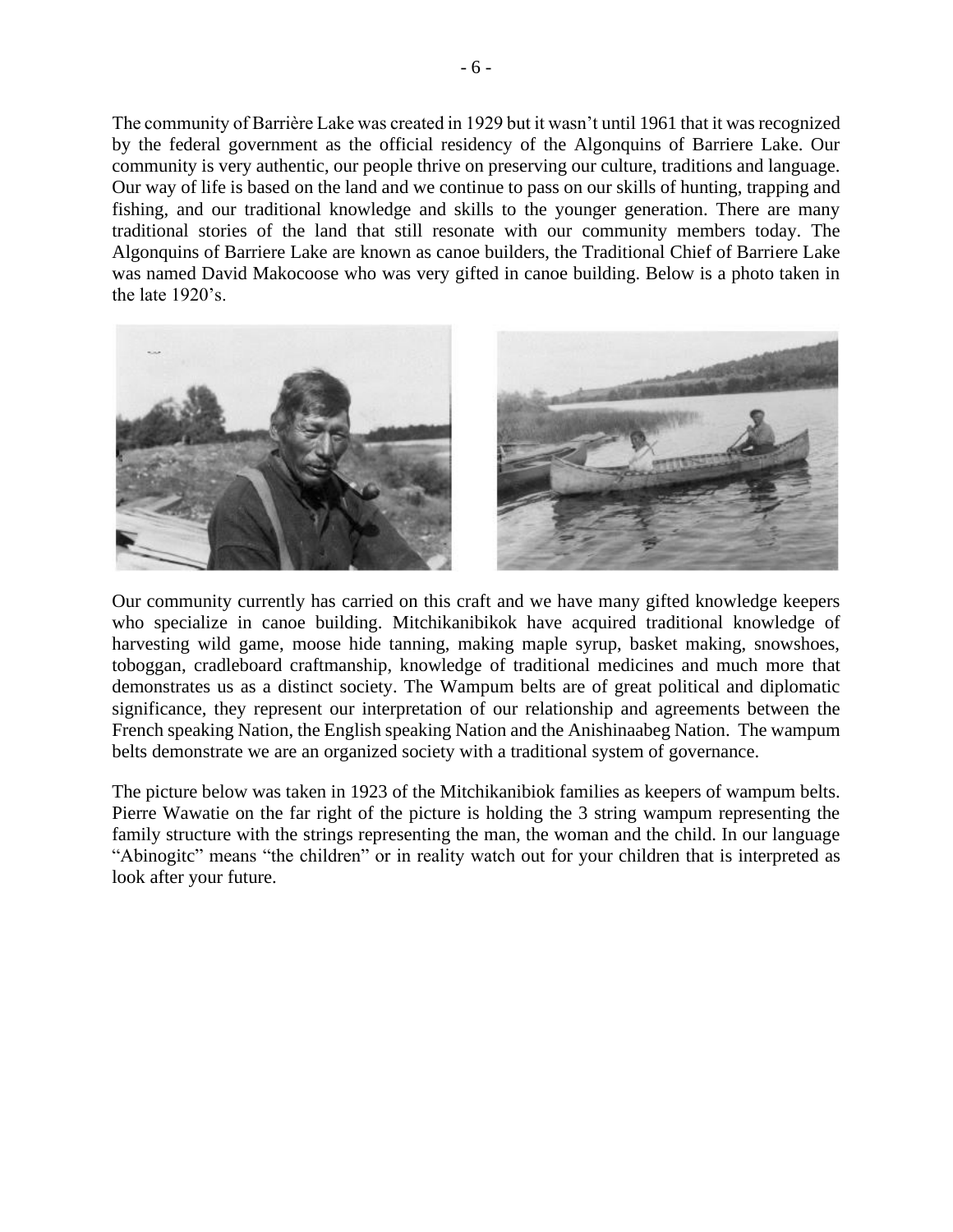

 ABL has always taken on our role as protectors of the land and resources on our traditional territory seriously. The community has been dealing with issues that go against our values and has been protesting to protect our land resources particularly with logging, hunting and fishing, and Hydro Quebec developments. Many community members live off the land today to protect the land. The Algonquin of Barriere Lake Traditional Territory lies in the heart of SEPAQ Wildlife Reserve of Parc La Verendrye. Other historical encroachment included the Beaver Preserve and the Quebec Trap line System set up via encroachment by colonized state settlers, "kamoganik" with their laws and policies that have continued to erode both our land base and our sacred connection to the land.

Our lands and resources have been dispossessed by Quebec and Canada. Our people live mostly in poverty. We have high unemployment because we have been marginalized and subjugated from the development of our traditional lands. For generations we have tried to resolve these issues with Canada and Quebec. There have been times of conflict but we have always tried to solve our issues through negotiation. In 1991, we signed an agreement with Canada and Quebec to negotiate the management of lands in our territory. In 1997, we signed another agreement with Canada, to rebuild our community. Canada walked away from those agreements in 2001 and refused to negotiate. The proposed Tri-lateral Agreement was a model for implementation of consultation and accommodation as per Supreme Court Haida decision (2004). Then, in 2006 Canada imposed Third Party Management (TPM) on our community, and four years later they removed our customary system of government and imposed the Indian Act election system on us. These policy impositions are incongruent with our laws and ways of being. The federal government's TPM controlled all aspects of our community's programs and services since 2006. There was no accountability to our people. Canada made our system of governance almost irrelevant, since too many decisions were made by the TPM without any consultation with us. Taken together, those events increased our hardship and poverty. We had to ask ourselves why the government of Canada would take control away from our people and impose a TPM that actually made our lives worse. They seemed happy to let this go on forever. So, in 2016 we sued Canada in Federal Court so that our people can take back control over their lives. We proved this right to self-determination. We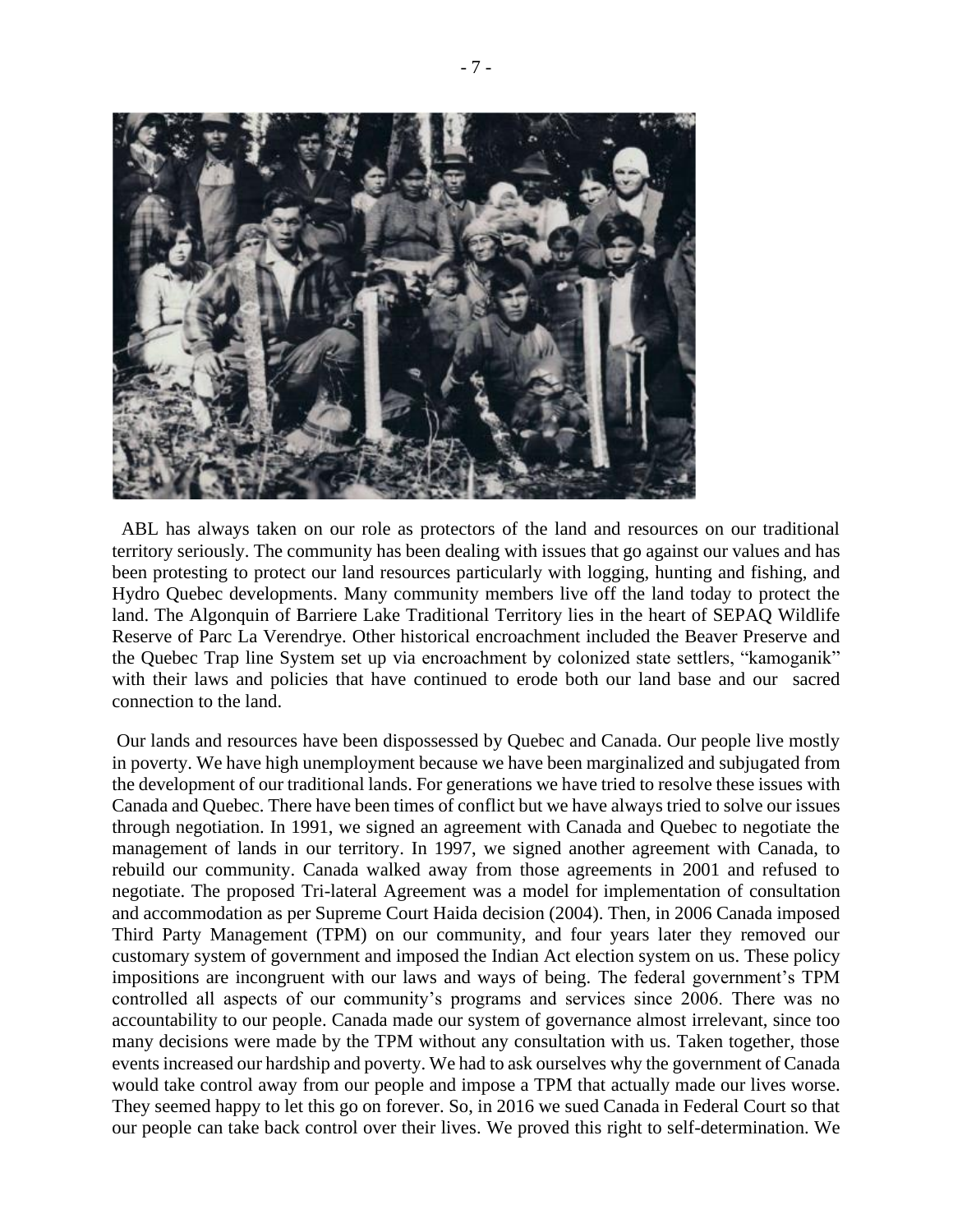always hear that First Nations must be accountable and transparent. We ask the Commission how come Canada and its institutions can get away without being accountable and transparent to our people?

For ABL the starting point in this conversation is recognizing that Algonquins, like all First Nations in Canada, began with both rights to their territories and rights as people governed under our own laws. Our Algonquin claim researcher Dr. Sue Roark-Calnek (2013:13) explains that mutuality, respect and consultation are integral to Algonquin social and political organization on a number of levels: family to family, band to band, and nation to nation. From an Algonquin perspective, the current CNSC NSDF review process should be harmonized with that expectation.

ABL has witnessed our environment suffer the negative impacts under exploitative resource development regimes. Much of our traditional territory and livelihoods have been significantly degraded and many ecosystems have permanent or severe damage. We demand cumulative effects be addressed. We can no longer drink out of the Ottawa River. Radioactive nuclear compounds pose serious human, animal and fish health risks through any exposure and bio-accumulation along the food chain.

Our community has deep-seated ecological and environmental knowledge, acquired through long and intimate association with the Kitchi-Sibi (Ottawa River) and surrounding sacred sites. Yet CNL has gone ahead and completed its baseline studies in the absence of any Mitchikanibikok Inik input and the CNSC deemed this environmental impact statement complete, completely without our participation. One major area of uncertainty has been the role played by authentic Indigenous knowledge, jurisdiction and language in this assessment process.

## ABL's Rights Flowing from Title

First Nations enjoy a number of important rights as a result of our Aboriginal title. The Supreme Court of Canada has clarified that with Aboriginal title comes the right to:

- 1. benefit from the land, including to profit from it economically;
- 2. decide how the land will be used;
- 3. enjoy and occupy the land;
- 4. possess the land; and
- 5. pro-actively use and manage the land.<sup>12</sup>

These rights that flow from Title have an important impact on the Crown's duty to consult and accommodate. They become the rights and interests for that consultation is owed, meaning that a project's potential impacts on any of the above listed rights that flow from title must be mitigated and accommodated. This is in addition to the consultation that is owed to the ABL on our constitutionally protected Aboriginal rights to engage in activities such as fishing, hunting, trapping, and gathering.

ABL's Aboriginal Title stems from its historic occupation of its territory specifically. Its title has remained intact and survived the assertion of British sovereignty and has never been ceded or

<sup>12</sup> *Tsilhqot'in Nation v. British Columbia*[,](https://www.canlii.org/en/ca/scc/doc/2014/2014scc44/2014scc44.html?autocompleteStr=tsi&autocompletePos=1) [2014 SCC 44](https://www.canlii.org/en/ca/scc/doc/2014/2014scc44/2014scc44.html?autocompleteStr=tsi&autocompletePos=1) , paras 67 to 76.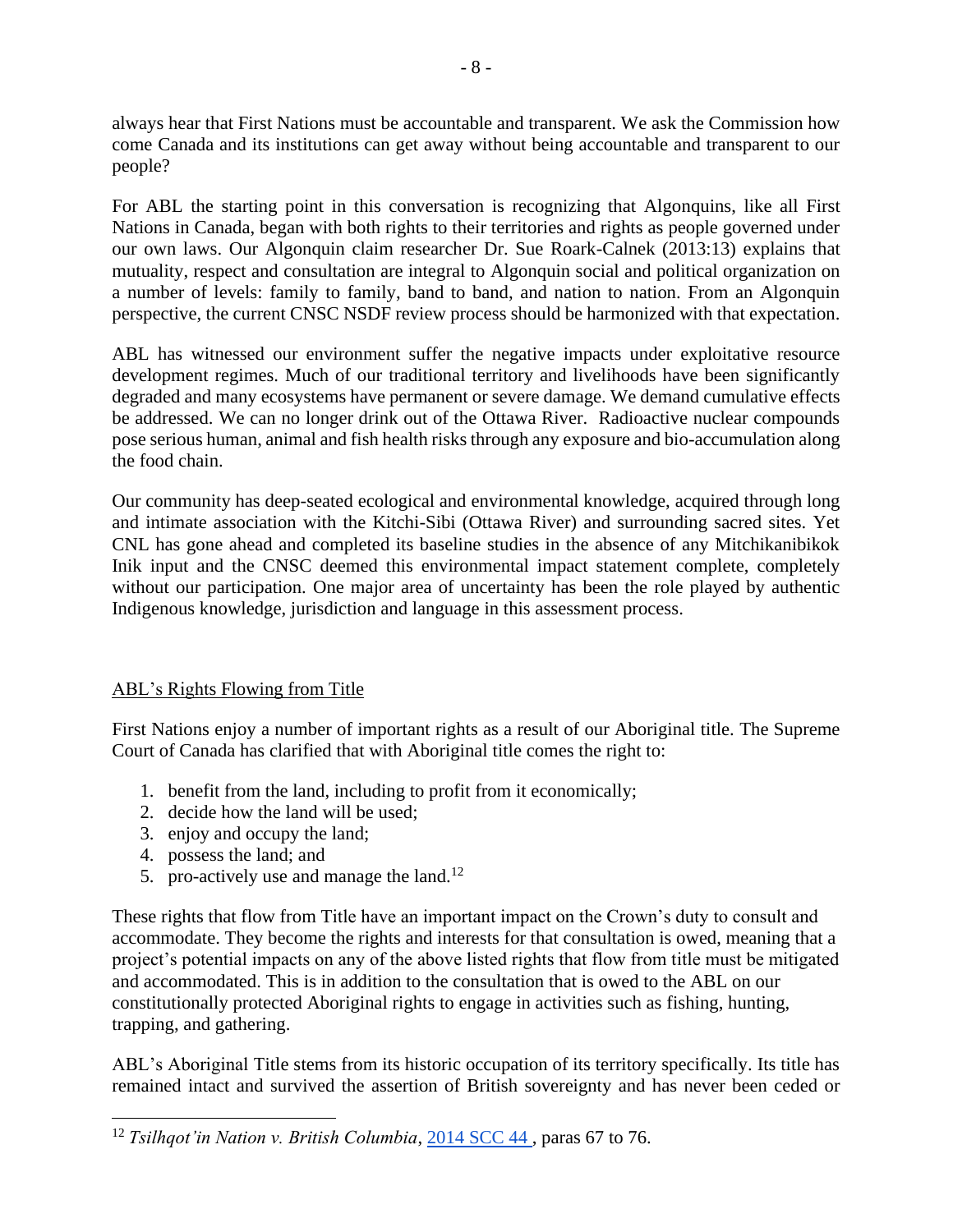surrendered by treaty. While the site in question is not within ABL's title territory, the impacts from the proposed project will undoubtedly be felt upstream from it. Consequently our rights that flow with our title to our land are engaged in this process and ABL asserts and exercises authority, jurisdiction and stewardship over lands threatened by the NSDF proposed project.

## Algonquins of Ontario's Participation

In 1983, without any agreement with our Algonquin First Nations, Pikwakanagan (Golden Lake) submitted a land claim to the Ontario side of the Kichi Sibi (Ottawa River), which the government of Ontario accepted for negotiations in 1991 and the federal government accepted for negotiations in 1992. Following the acceptance of the land claim for negotiations the governments of Ontario and Canada fabricated the "Algonquins of Ontario" (AOO) for the purposes of negotiating the extinguishment of Algonquin Aboriginal Title and Rights in the Province of Ontario. The federal government has known for at least 21 years that there are overlapping territorial interests among the Algonquins on both sides of the Ontario - Quebec boundary. In 1994, two years after it had commenced tripartite negotiations with Ontario and the Algonquins of Golden Lake (now Pikwakanagan), Canada commissioned an assessment of the state of Algonquin research, which was carried out by ethnohistorian James Morrison. His report, which is dated September 1994, spoke directly to the matter of overlaps:

*"There are also areas of overlap within what might be broadly defined as Algonquin territory. Algonquin claims in Ontario are not neatly confined to the community of Golden Lake. All the communities under study except Winneway assert some sort of traditional claim to lands on the Ontario side of the Ottawa River, both between Pembroke and Mattawa, and from Mattawa to Lake Temiskaming and beyond."<sup>13</sup>*

Over the years, they have expanded the definition of who is entitled to participate in these negotiations, to the point where Pikwakanagan is now outnumbered by nine groups made up of mostly unregistered individuals who claim some Algonquin ancestry or connection. Out of the 7,714 people on the AOO voters' list, some 3,016 voters (39%) have had no intermarriage with anyone of Algonquin ancestry for 200, and in some cases over 300 years. At least hundreds more have had no intermarriage with anyone of Algonquin ancestry for between 100 and 200 years. In contrast, the registered members of Pikwakanagan make up less than 10% of the voters list. These large numbers of "instant Algonquins" undermine the legitimacy of the AOO negotiations and threaten the interests of legitimate rights-holders.<sup>14</sup>

ABL has never authorized any body or group, including the AOO, to negotiate on our behalf with respect to our communities' rights in Ontario at Chalk River. Furthermore, there are unsettling questions around the sweeping scope of the definitions used in the AIP with respect to who is an "Algonquin". We do not agree with the AOO participation in this process. We do not acknowledge the pop up "popcorn" Indigenous group and are appalled that they entered into a Relationship Agreement with Canadian Nuclear Laboratories (CNL) in 2018 and have held a naming ceremony at the entrance to the Chalk River Nuclear Complex and recently named a CNL building

<sup>&</sup>lt;sup>13</sup> James Morrison, "Quebec Algonquin Historical Research: An Assessment". Prepared for INAC, 30 September 1994, at p iii.

<sup>&</sup>lt;sup>14</sup> Algonquin Nation Secretariat, "150+ YEARS OF COLONIZATION = RACIAL DISCRMINATION SHADOW REPORT BY THE ALGONQUIN NATION SECRETARIAT ON CANADA'S ONGOING COLONIZATION OF INDIGENOUS PEOPLES TO THE UN CERD COMMITTEE" July 2017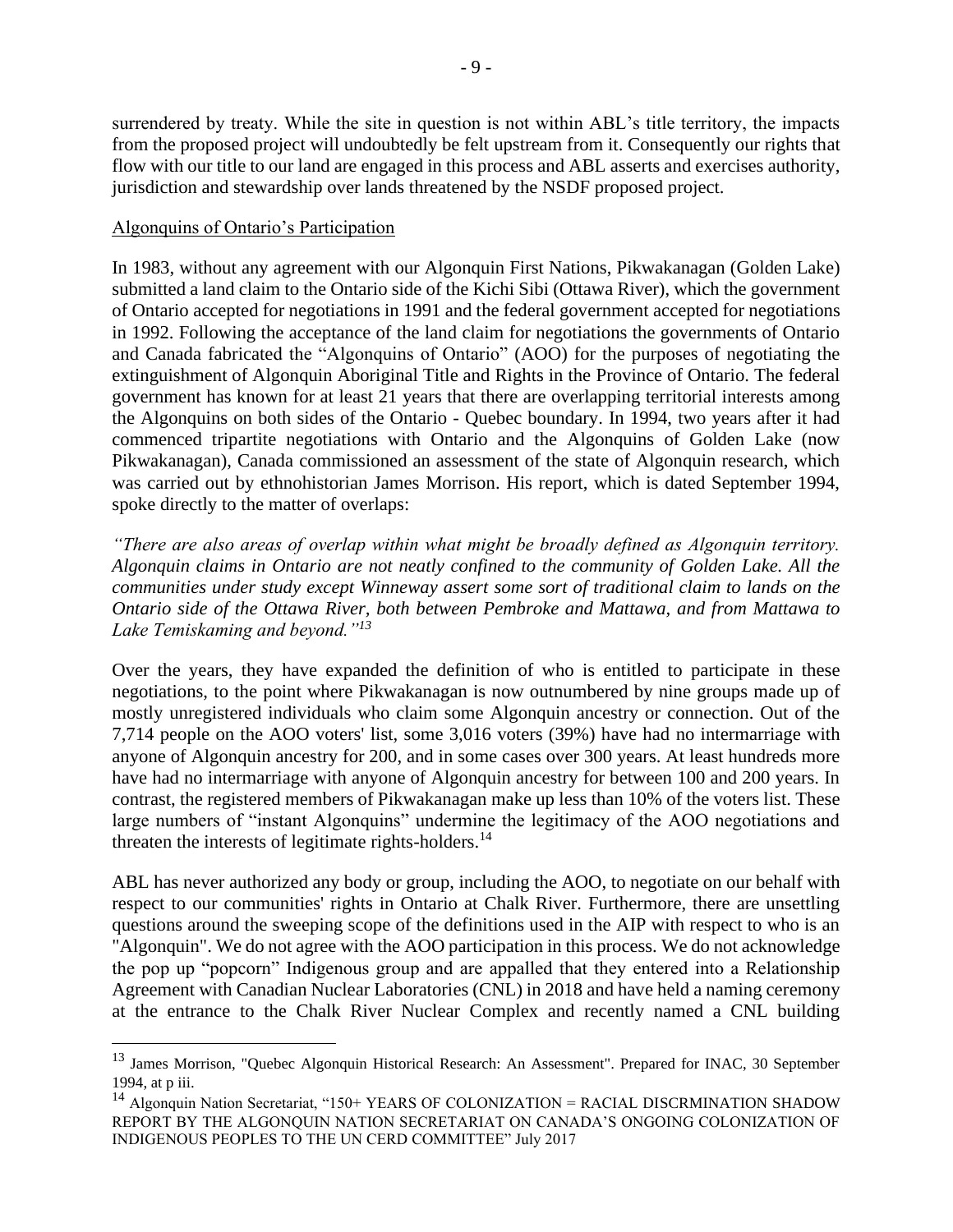"Minwamon".<sup>15</sup> ABL is wondering what this word is and we speak or language. It almost means, "I find that attractive or appealing". We support Chief Haymond in his press release that "This announcement comes at the expense of Kebaowek First Nation and other Algonquin Nations who are the rightful title holders,"<sup>16</sup> This is not a "good path", the AOO does not have ceremonial naming, or any jurisdiction on Algonquin lands. This is an assault on Algonquin sovereignty, "Ona'ken'age'win"and the protection of land, air and water. The cumulative policy effect of acknowledging AOO is silencing legitimate Algonquin Rights and Title holders as the NSDF development proceeds under false Indigenous relations.

### ABL's Concerns with the Process Thus Far

ABL is concerned about potential risks of the NSDF to future generations. We are concerned about the possibility of seismic or climate events or major accidents related to flooding and things that may go out of control. We are also concerned about what ABL will be able to do in the event of further radionuclide contamination in the Ottawa River.

The other question we want to raise is how CNL and AOO benefit from all of this—what was the offering that led to their naming a building on the Chalk River site? What big golden carrot was dangled in front of them to name a building at the Chalk River site "Clear Path" in exchange for ABL and every other overlapping Indigenous rights holder to accept the risks of the NSDF project without being consulted?

ABL would encourage the CNSC to do your due diligence in accordance with the United Nations Guiding Principles on Business and Human Rights regarding this occurrence and CNL in advance of the NSDF licence decision. ABL would also like to be supported in our own due diligence in this matter as we have no details on the GoCo arrangement between AECL and CNL and SNC Lavalin and other foreign investors in this project yet we are expected to burden the transportation of nuclear waste as well as the location of this nuclear waste disposal site on our lands. We know nothing about these investors yet they are advancing their own capitalistic structures in exchange for what risk to our territory. CNL must show and demonstrate human rights due diligence- a policy commitment to human rights. CNL has offered no dialogue to repair the harm that has been done in allowing AOO to name a building without consensus of our Algonquin Nations. This is completely outside Algonquin Protocol and in our view offers more proof that AOO are not, in fact, Algonquins.

<sup>15</sup> https://www.pembrokeobserver.com/news/local-news/algonquins-of-ontario-honour-aecl-and-cnl-with-name-fornew-site-entrance-building-at-chalk-river

<sup>16</sup> Pembroke Observer and News, "Kebaowek Algonquin First Nation upset over Algonquins of Ontario's naming of CNL building" Dec 14, 2021 last accessed May 03, 2022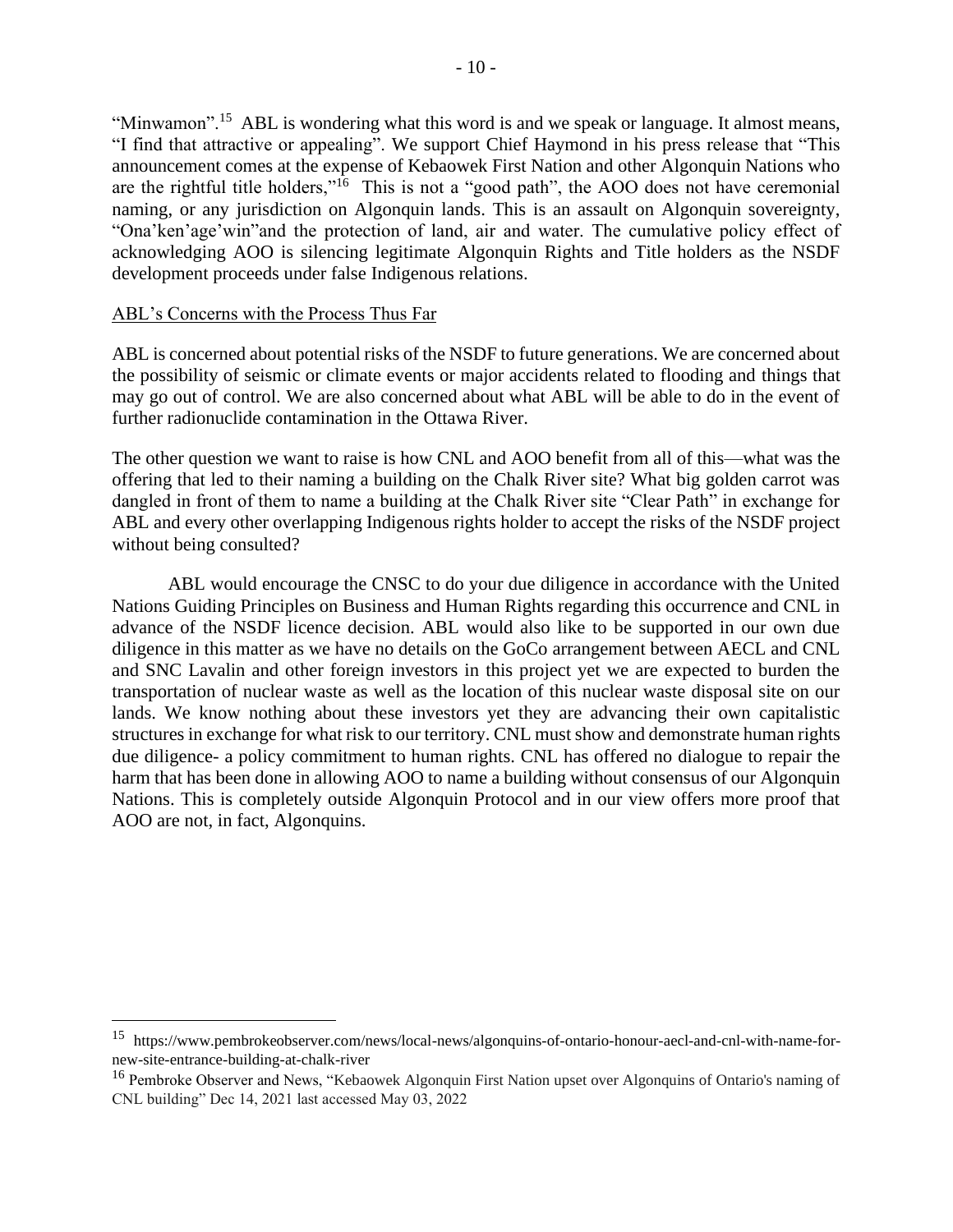In our experience as a recently elected Chief and council (March 2021), the CNSC has not once reached out to ABL directly or made any efforts to engage with us considering our preferred style and mode of communication. We would expect the CNSC to develop outreach methods tailored to Indigenous communities from whom you have not yet heard. Instead, the CNSC and CNL reached out to the Algonquin Nation Secretariat (ANS) without receiving any response from the ANS.

Consequently, any issue that the CNSC or CNL takes with ABL's "lack of participation" is moot. ABL was never given an opportunity to engage. The CNSC and CNL just assumed that ANS represented our interests without ever having communicated with us directly and then assumed that ANS' unresponsiveness represented our unwillingness to engage. The CNL baldly asserts in its IER that ANS represents us as one of three federally recognized Algonquin Communities in Quebec along with Timiskaming First Nation and Wolf Lake First Nation. In fact, in the CNL Indigenous Engagement Report (IER), it notes that while ABL was represented by ANS between 1992 and 2010 and prior to ANS' Comprehensive Land Claim in 2013, we were not a signatory to the claim and that there are "three active court cases."<sup>17</sup> It also notes that ABL has our own elected Council comprised of a Chief and six Councillors, acknowledging that CNL is aware that we have our own, independent governance regime separate from ANS.<sup>18</sup> The IER makes no further reference to ABL specifically and only refers to ANS with respect to its attempted consultation. The CNSC and CNL's Commission Membership Documents (CMDs) each only refer to ABL once in stating that we are encompassed within the ANS tribal council.<sup>1920</sup>

As we were never engaged directly, ABL has never had a chance to review any of the documents relied upon at this hearing and on which the CNSC will ultimately make its determination on whether to approve CNL's application and amend its CRL Site license to authorize the construction of the NSDF. ABL has not had an opportunity to review these documents with our community and provide our comments on the structure of the environmental assessment, the risks outlined or the mitigation measures proposed prior to official submission to the CNSC. To this day, we do not have a comprehensive sense of our community's position on any of these issues which is essential in order to determine ABL's concerns, express them and have them responded to. We would also have appreciated an adaptation of the means and logistics of this hearing engagement to create conditions in which our members can fully express themselves in our language.

We were also never asked the question: "How would you prefer to be engaged?" Had we been contacted directly, we would have expected the CNSC to work with us to create work plans and

<sup>&</sup>lt;sup>17</sup> Canadian Nuclear Laboratories, Indigenous Engagement Report for the Near Surface Disposal Facility Project, Revision 6, January 17, 2022 at p 69.

<sup>&</sup>lt;sup>18</sup> Canadian Nuclear Laboratories, Indigenous Engagement Report for the Near Surface Disposal Facility Project, Revision 6, January 17, 2022 at p 69.

<sup>&</sup>lt;sup>19</sup> Canadian Nuclear Safety Commission, Commission Member Document for "A License Amendment, Required Approvals for Construction of the Near Surface Disposal Facility (NSDF) at the Chalk River Laboratories (CRL) site", January 24, 2022 at p 126.

<sup>&</sup>lt;sup>20</sup> Canadian Nuclear Laboratories, Commission Member Document for Licensing Decision, "Chalk River Laboratories Site LIcence Amendment to Authorize the Construction of the near Surface Disposal Facility", January 24, 2022 at p 47.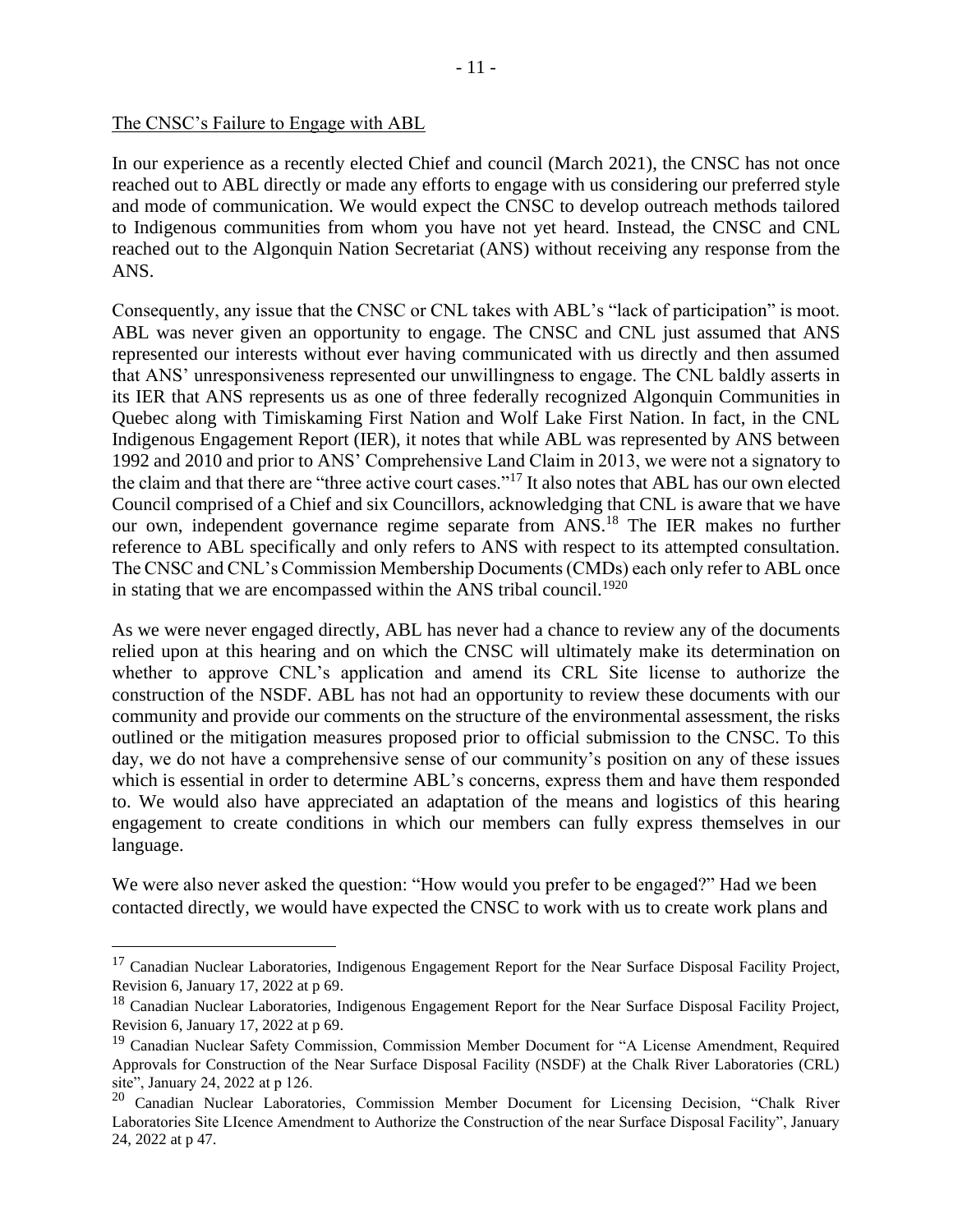execute agreements in line with our preferred means of engagement and to provide funding in support of our engagement in the planning and environmental assessment processes.

Throughout this engagement, we would expect the CNSC to consult with our community on values of importance, potential effects and impacts related to changes in health, social, economic, and environmental conditions due to the Project. We would expect the CNSC to seek direction from our community concerning:

- cultural practices to be followed;
- expectations for time allotted for review, dialogue, and collaboration;
- language or format of information shared;
- how Mitchikanibikok Inik wishes to be kept informed;
- Elder and Anishinaabegmowin working committees to be formed;
- specific studies that Mitchikanibikok Inik may lead or participate in;
- how various communities choose to work together in relation to the IA process; and
- how Indigenous knowledge will be used and protected.

Instead, we received no direct engagement at all. The CNSC and CNL assumed that ANS represented our interests, communicated with the Secretariat and took its "unresponsiveness" as an indication that ABL was not interested in engaging.

Both the CNSC staff and CNL set out these nonsensical attempts at "engagement" in their CMDS and in the CNL's EIS. It should be noted that the CNSC staff's CMD acknowledges that ANS, and consequently ABL, may have an interest in and/or could potentially be impacted by the NSDF project. $21$ 

In its EIS, the CNL claims to have provided ANS with 6 letters, 8 phone/email correspondences and 16 general emails regarding the NSDF project. CNL's CMD further claims that ANS has not provided a response to any of CNL's attempts to engage with them. It should also be noted that in or around 2018 ABL was not convening regularly with the ANS. Had CNL or the CNSC made real attempts to engage with a back and forth with the ANS, they would have been aware of this as opposed to continuously sending boilerplate correspondence when the ANS was not in a position to receive or consider it at this time.

Again, none of these "attempts" were made with ABL directly, and we are not in a position to comment on the CNSC and CNL's claimed attempts of engagement with ANS or ANS' alleged lack of response.

Despite this, we eventually became aware of our need to get involved in this process through discussions with Kebaowek First Nation. Algonquin First Nation communities have communicated with each other on issues of importance on our territory since time immemorial, family to family, band to band. Once we became aware that Kebaowek was becoming involved, despite the CNSC's failure to engage them as well, we took action to support Kebaowek and our

<sup>&</sup>lt;sup>21</sup> Canadian Nuclear Safety Commission, Commission Member Document for "A License Amendment, Required Approvals for Construction of the Near Surface Disposal Facility (NSDF) at the Chalk River Laboratories (CRL) site", January 24, 2022 at p 99.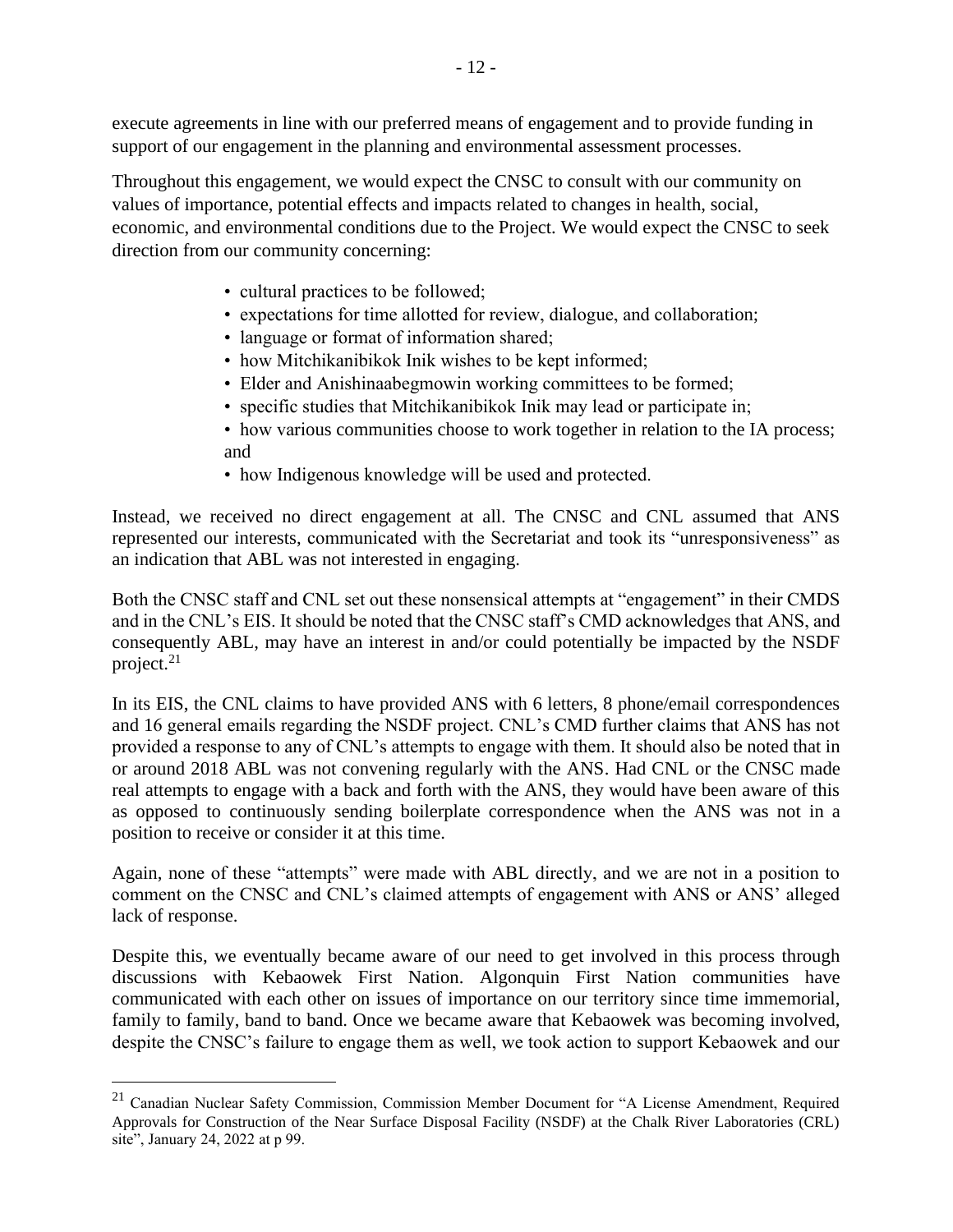own position. On March 4, 2022 we got in contact with the CNSC to discuss a participant funding agreement for our engagement with the NSDF project assessments. Then on April 4, 2022 we signed an agreement with CNSC. This gave us little to no time to undertake all the tasks outlined in the agreement and to rely on the information obtained from them to provide comprehensive submissions.

Accordingly, ABL submitted a request for ruling to the CNSC on April 1, 2022, in accordance with rule 20 of the *Canadian Nuclear Safety Rules of Procedure* in favour of an adjournment of this public hearing for a period of 12 months.<sup>22</sup> We made this request on the basis that we are extremely concerned about the NSDF project's and its potential impacts and considering our community's deep-seated ecological and environmental knowledge, acquired through a long and intimate association with the Kitchi-Sibi, as we know the Ottawa River, and surrounding sites are not reflected in the baseline studies conducted by CNL. We also took issue with the aggressive timeline that has led to the negotiation of participant funding agreements being undertaken in an informational vacuum. Despite this, the Commission determined that an adjournment was not merited and that it would be premature to adjourn the proceedings at this time as the upcoming public hearing forum would provide an "opportunity to review and assess, in a fair and transparent manner, all of the evidence respecting the consultation and engagement activities undertaken respecting the NSDF project."<sup>23</sup> The decision further states that an adjournment "is unnecessary in order to protect claimed or established Aboriginal and/or treaty rights" as the issue would be dealt with at the hearing.<sup>24</sup>

ABL submitted our preliminary written submissions on April 11, 2022. Following this, the CNSC Commission Registry provided us with an extension to file our substantial submissions, contained herein, to April 28, 2022. We were also granted an extension to May 17, 2022 to submit our report on community engagement activities and PowerPoint presentation for our oral submissions. More recently, our community faced an influenza and COVID-19 outbreak. We reached out to the CNSC Commission Registry for a further extension, which was granted to May 4, 2022.

Ultimately, the procedure to date is ineffectual and ignores the necessity of our participation entirely, unduly limiting us through arbitrary timing constraints that leave us no time to determine and present as to how the NSDF project will impact our rights. We are a jurisdiction. We want to cooperate but we need time and resources in order to act accordingly. The CNSC cannot bypass our right to do so by forcing us into its ready-made engagement processes in order to check off boxes and be satisfied that it "engaged" us and fulfilled its DTCA.

## CNSC's Duty to Consult and Accommodate ABL has Not Been Fulfilled

The Crown's, and in this case the CNSC's, DTCA owed to ABL applies and is triggered by the CNSC's decisions under the CEAA and NSCA. In light of ABL's rights that flow from its title and the serious potential impact the NSDF project may have on them, the duty owed here falls on

<sup>22</sup> SOR/2000-211.

<sup>&</sup>lt;sup>23</sup> Canadian Nuclear Safety Commission, Record of Decision in the Matter of "Request for Ruling FIled by the Mitchikanibikok Inik (Algonquins of Barriere Lake) in the Matter of the Application from the CNl to amend its Chalk River Laboratories site license to authorize the construction of a near surface disposal facility," April 7, 2022 at p 1.

<sup>&</sup>lt;sup>24</sup> Canadian Nuclear Safety Commission, Record of Decision in the Matter of "Request for Ruling Filed by the Mitchikanibikok Inik (Algonquins of Barriere Lake) in the Matter of the Application from the CNl to amend its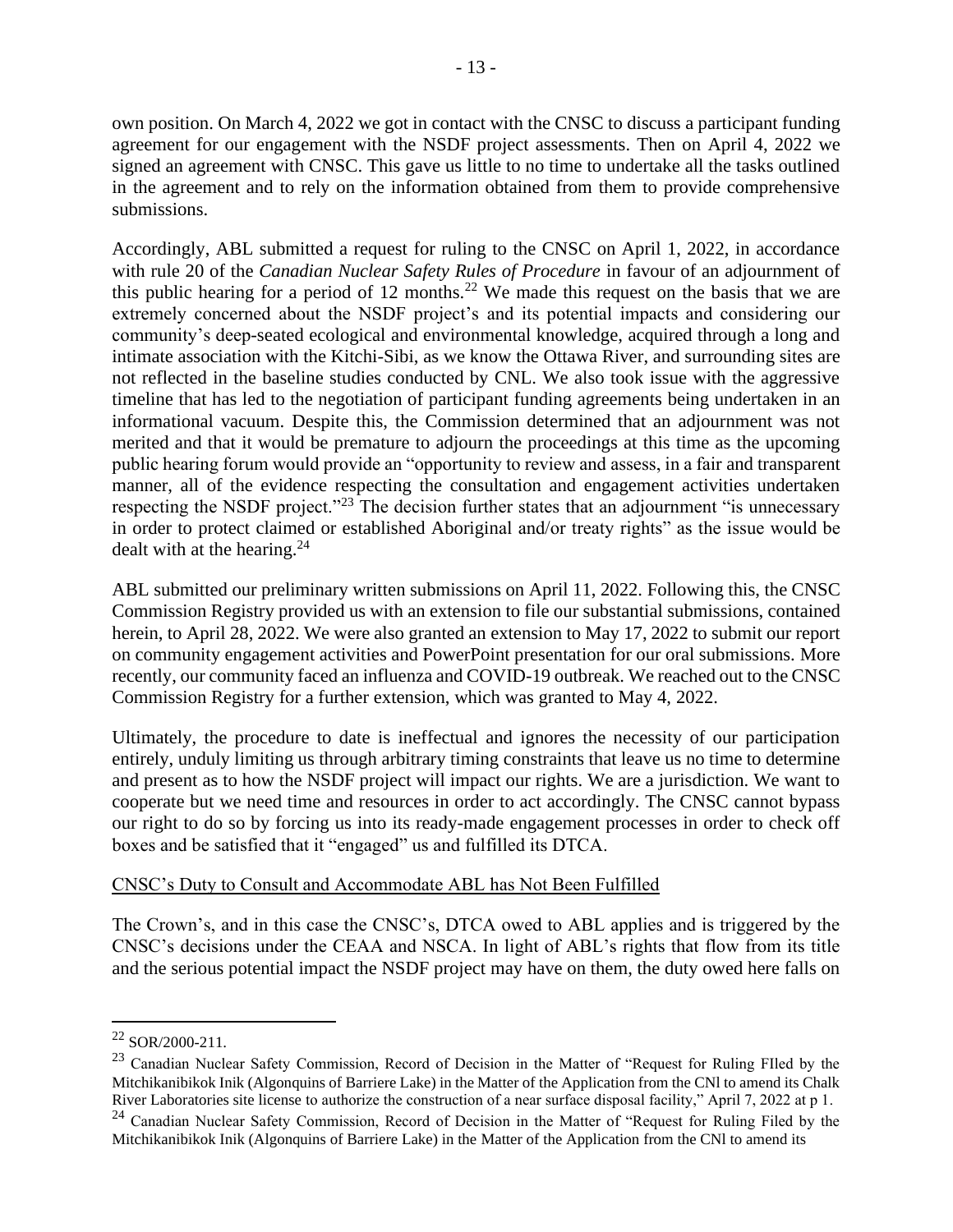the high end of the spectrum and the CNSC has not undertaken the deep consultation required in this case.

## *The Duty Applies*

As per its enacting legislation, the CNSC "is for all its purposes an agent of Her Majesty and may exercise its powers only as an agent of Her Majesty."<sup>25</sup> As an agent of the Crown, the CNSC "acts" in place of the crown" and is "indistinguishable from [the Crown], and as such, can owe a duty to consult."<sup>26</sup> There is no dispute about whether or not the CNSC is responsible for the DTCA in this case. The CNSC has expressly acknowledged that it owes a DTCA to First Nations affected by the NSDF project, including ABL.<sup>27</sup>

## *The Duty is Triggered*

The DTCA is triggered when "the Crown has knowledge, real or constructive" of Aboriginal and/or Treaty rights, and "contemplates conduct" which might "adversely affect" those rights.<sup>28</sup> The CNSC, has again, explicitly recognized that the duty is triggered here. The CNSC's Commission Member Document for the NSDF project states, "Both the EA and licensing decisions trigger the Crown's duty to consult and, where appropriate, to accommodate Indigenous peoples whose potential or established Indigenous and/or treaty rights, under section 35 of the *Constitution Act, 1982*, have the potential to be impacted by the proposed NSF project."<sup>29</sup> Importantly, ABL is included, via ANS, in the CNSC staff's list of Indigenous Groups who may have an interest in and/or could potentially be impacted by the NSDF project.<sup>30</sup>

## *The Duty Falls on the High End of the Spectrum*

The scope of the DTCA lies on a spectrum.<sup>31</sup> Determining where the duty falls in any given case depends on the strength of the rights claim, the scope of the Aboriginal right, and the potential infringements on the rights.<sup>32</sup> If the duty falls on the low end, the content of the duty may be to provide notice and information and discuss any issues raised in response.<sup>33</sup> Conversely, if the duty falls on the high end of the spectrum, deep consultation is required.<sup>34</sup>

<sup>25</sup> *Nuclear Safety and Control Act*, s 8(2).

<sup>26</sup> *Peter Ballantyne Cree Nation v Canada*[, 2016 SKCA 124](https://www.canlii.org/en/sk/skca/doc/2016/2016skca124/2016skca124.html?autocompleteStr=peter%20ballan&autocompletePos=1) at para 61.

 $27$  Canadian Nuclear Safety Commission, "Environmental Assessment Report: Near Surface Disposal Facility Project," January 2022 at p 126.

<sup>28</sup>*Haida Nation v British Columbia (Minister of Forests)*[, 2004 SCC 73](https://www.canlii.org/en/ca/scc/doc/2004/2004scc73/2004scc73.html?autocompleteStr=haida%20&autocompletePos=1) at para 35.

 $^{29}$ Canadian Nuclear Safety Commission, Commission Member Document for "A License Amendment, Required Approvals for Construction of the Near Surface Disposal Facility (NSDF) at the Chalk River Laboratories (CRL) site", January 24, 2022 at p 13.

<sup>&</sup>lt;sup>30</sup> Canadian Nuclear Safety Commission, Commission Member Document for "A License Amendment, Required Approvals for Construction of the Near Surface Disposal Facility (NSDF) at the Chalk River Laboratories (CRL) site", January 24, 2022 at p 99.

<sup>31</sup> *Haida Nation v British Columbia (Minister of Forests)*, [2004 SCC 73.](https://www.canlii.org/en/ca/scc/doc/2004/2004scc73/2004scc73.html?autocompleteStr=haida%20&autocompletePos=1)

<sup>32</sup> *Haida Nation v British Columbia (Minister of Forests)*, [2004 SCC 73](https://www.canlii.org/en/ca/scc/doc/2004/2004scc73/2004scc73.html?autocompleteStr=haida%20&autocompletePos=1) at paras 43-44.

<sup>33</sup> *Haida Nation v British Columbia (Minister of Forests)*, [2004 SCC 73](https://www.canlii.org/en/ca/scc/doc/2004/2004scc73/2004scc73.html?autocompleteStr=haida%20&autocompletePos=1) at para 43.

<sup>34</sup> *Haida Nation v British Columbia (Minister of Forests)*, [2004 SCC 73](https://www.canlii.org/en/ca/scc/doc/2004/2004scc73/2004scc73.html?autocompleteStr=haida%20&autocompletePos=1) at para 43.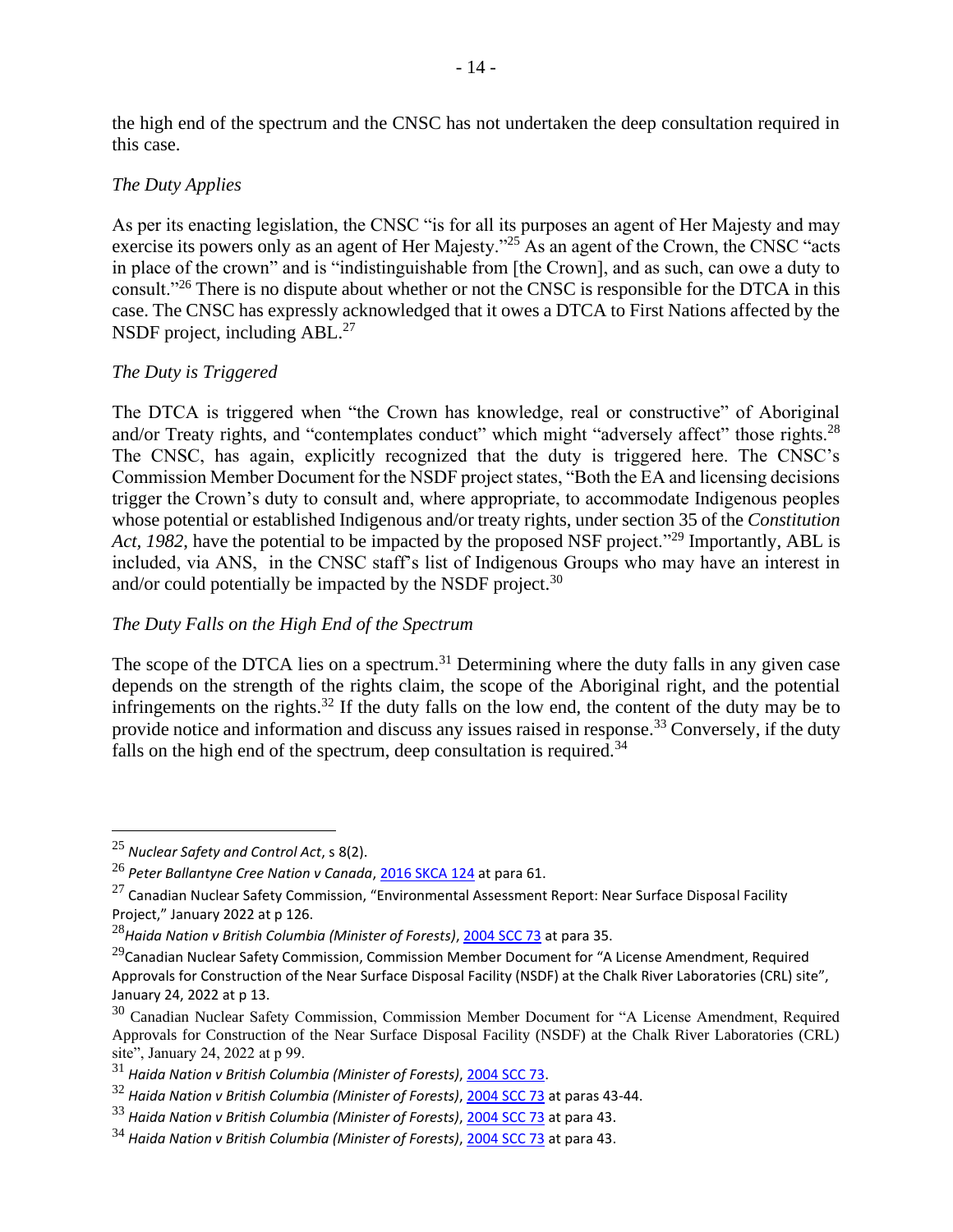When deep consultation is required, the Supreme Court of Canada discussed the following indicia for this level of consultation having being met:

- "the opportunity to make submissions for consideration;
- "formal participation in the decision-making process;
- "provision of written reasons to show that Indigenous concerns were considered and to reveal the impact they had on the decision; and
- dispute resolution procedures like mediation or administrative regimes with impartial decision makers."<sup>35</sup>

Here, the CNSC's duty falls on the high end of the spectrum and requires deep consultation. ABL has evidenced our strong prima facie case for our Aboriginal rights. Further, these rights are wide in scope covering all our use, enjoyment, occupancy and decision-making rights that flow from our title. No treaties were signed by us in relation to our land and these rights remain unextinguished. ABL has not brought an Aboriginal rights claim through the Canadian courts as we have had no reason to, but we would easily be able to prove our inherent section 35 rights under the relevant test. This test requires the court to "examine the pre-sovereignty aboriginal practice and translate that practice into a modern legal right" by considering the characterization of the right, its location, whether it was exercised prior to European contact, whether it is "integral to our distinctive culture" and the continuity of the exercise of the right.<sup>36</sup> Our rights including our rights to harvest, gather and use the land stem from the fact that we have been on the land since time immemorial. Our exercise of these rights were and continue to be integral to our distinctive culture.

Unfortunately, the potential infringements on our rights by the NSDF project is impossible for us to comment on without having the opportunity to undertake the necessary due diligence required by these submissions. However, looking to the CNSC's EAR, the adverse impact to the environment generally can be used to understand the potential adverse impacts to ABL's rights.

Of particular concern is the proposed site's proximity to and interaction with the Ottawa River. The site is directly adjacent to the River and "contains several small drainage basins that drain directly or indirectly" into it.<sup>37</sup> Additionally, the Perch Creek and Perch Lake watersheds are located just southwest of the project site. These watersheds have been adversely impacted in the past by plumes coming from the CRL's waste management areas and Liquid Dispersal Areas. The rapids at Cotnam Island are also located 40 kilometres downstream of the site and control the water level in the River.

Impacts to our waterways are just one area of concern. A skim of the CNSC'S EAR provides a wide range of potential impacts of the NSDF Project on the surrounding environment, including:

<sup>35</sup> *Coldwater First nation v Canada (Attorney General)*[, 2020 FCA 34](https://www.canlii.org/en/ca/fca/doc/2020/2020fca34/2020fca34.html?autocompleteStr=coldwater%20&autocompletePos=1) at para 41.

<sup>36</sup> *R v Marshall; R v Bernard*, [2005] [2 SCR 220](https://www.canlii.org/en/ca/scc/doc/2005/2005scc43/2005scc43.html?autocompleteStr=marshall&autocompletePos=4) at para 51 see also: *R v Sparrow*, [1990[\] 1 SCR 1075;](https://www.canlii.org/en/ca/scc/doc/1990/1990canlii104/1990canlii104.html?autocompleteStr=r%20v%20sparrow&autocompletePos=1) *R v Van der Peet*, [1996[\] 2 SCR 507;](https://www.canlii.org/en/ca/scc/doc/1996/1996canlii216/1996canlii216.html?autocompleteStr=r%20v%20van&autocompletePos=1) *R v NTC Smokehouse Ltd.*, [1996[\] 2 SCR 672;](https://www.canlii.org/en/ca/scc/doc/1996/1996canlii159/1996canlii159.html?autocompleteStr=r%20v%20ntc%20smo&autocompletePos=1) *R v Gladstone*, [1996] [2 SCR 723;](https://www.canlii.org/en/ca/scc/doc/1996/1996canlii160/1996canlii160.html?autocompleteStr=r%20v%20gladstone&autocompletePos=1) *R v Nikal*, [1996[\] 1 SCR 1013;](https://www.canlii.org/en/ca/scc/doc/1996/1996canlii245/1996canlii245.html?autocompleteStr=r%20v%20nika&autocompletePos=1) *R v Pamajewon*, [1996[\] 2 SCR 821;](https://www.canlii.org/en/ca/scc/doc/1996/1996canlii161/1996canlii161.html?autocompleteStr=r%20v%20pama&autocompletePos=1) *R v Adams*, [1996[\] 3 SCR 101;](https://www.canlii.org/en/ca/scc/doc/1996/1996canlii169/1996canlii169.html?autocompleteStr=r%20v%20adams&autocompletePos=2) *R v Coté*, [1996] [2 SCR 139;](https://www.canlii.org/en/ca/scc/doc/1996/1996canlii170/1996canlii170.html?autocompleteStr=r%20v%20cote&autocompletePos=3) *Mitchell v. MNR*, [2001] [1 SCR 991;](https://www.canlii.org/en/ca/scc/doc/2001/2001scc33/2001scc33.html?autocompleteStr=mitchell%20v%20&autocompletePos=2) *R v Powley*[, \[2003\] 2 SCR 2007;](https://www.canlii.org/en/ca/scc/doc/2003/2003scc43/2003scc43.html?autocompleteStr=r%20v%20powley&autocompletePos=1) and *R v Sappier*; *R v Gray*, [2006 SCC 54.](https://www.canlii.org/en/ca/scc/doc/2006/2006scc54/2006scc54.html?autocompleteStr=r%20v%20sappier&autocompletePos=1)

 $37$  Canadian Nuclear Safety Commission, "Environmental Assessment Report: Near Surface Disposal Facility Project," January 2022 at p 47.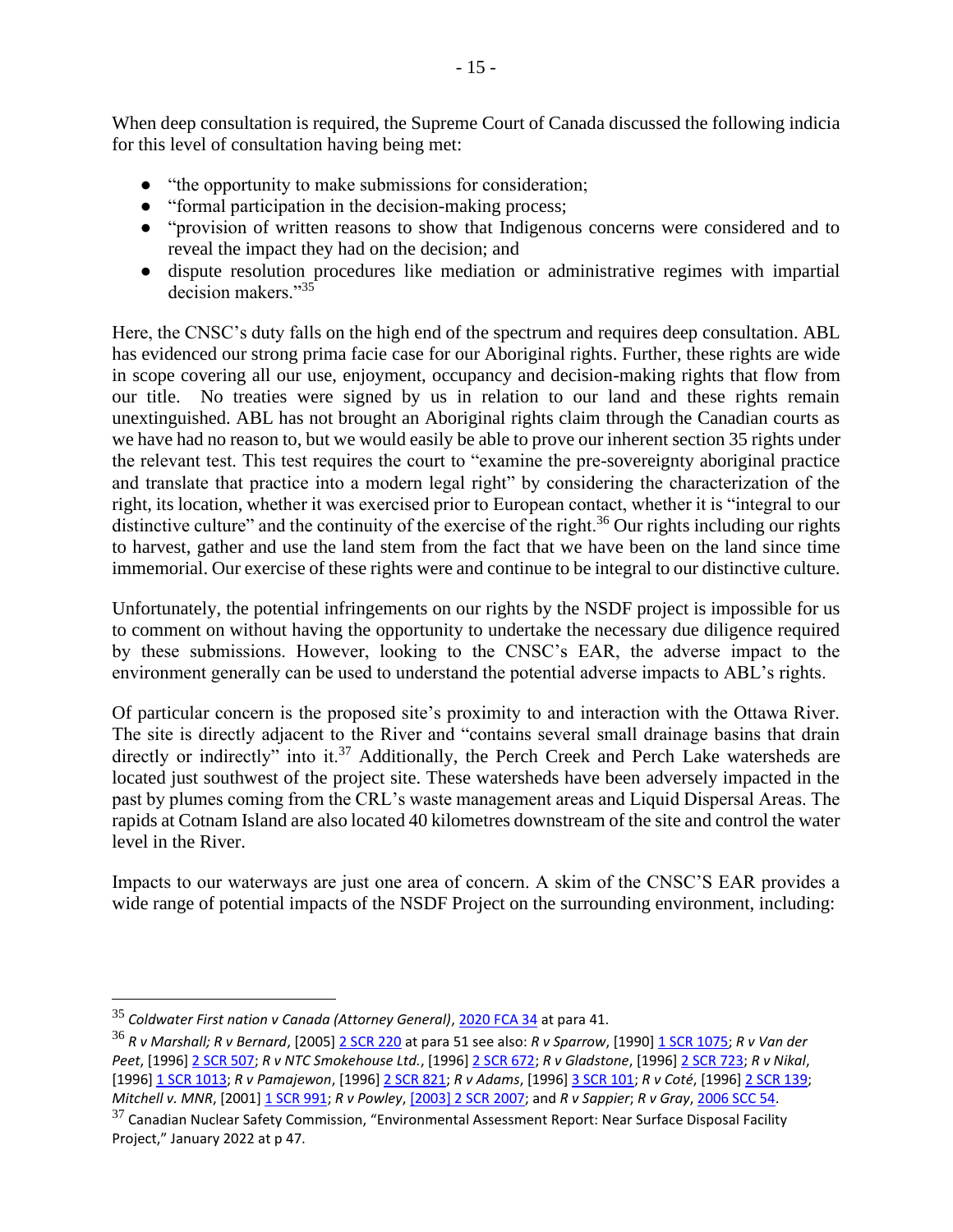- "Change to air quality due to an increase in emissions, including dust and greenhouse gasses (GHGs), associated with construction and operations activities";  $38$
- "Changes to surface water quality" as a result of the degradation of the barriers of the NSDF post-closure, "resulting in increased infiltration of surface water to the emplaced waste";<sup>39</sup>
- "Changes to downstream discharge patterns";<sup>40</sup>
- "Loss of terrestrial habitat and vegetation communities due to vegetation clearing and grubbing" due to the 33 hectares of forested ecosystem cleared for the construction of the project; $41$
- "Changes to habitat quality and function from NSDF Project activities during construction and operations phases"; $42$
- "Changes to groundwater flow";  $43$
- "Changes to groundwater quality"; $^{44}$
- "Fish habitat loss and alteration"; $45$
- "Changes to fish health" including those to the four species of fish with conservation concern;<sup>46</sup>
- "Habitat loss and alteration for migratory birds" including those in the local study area that have been identified as species at risk; $47$
- "Sensory disturbance of migratory birds throughout the construction, operation and closure phases" again including the identified species at risk;<sup>48</sup>
- Human "exposure to air and water non-radiological contaminants by inhalation and ingestion";<sup>49</sup>

<sup>38</sup> Canadian Nuclear Safety Commission, "Environmental Assessment Report: Near Surface Disposal Facility Project," January 2022 at p 49.

 $39$  Canadian Nuclear Safety Commission, "Environmental Assessment Report: Near Surface Disposal Facility Project," January 2022 at p 53.

 $^{40}$  Canadian Nuclear Safety Commission, "Environmental Assessment Report: Near Surface Disposal Facility Project," January 2022 at p 53.

 $41$  Canadian Nuclear Safety Commission, "Environmental Assessment Report: Near Surface Disposal Facility Project," January 2022 at p 63.

 $42$  Canadian Nuclear Safety Commission, "Environmental Assessment Report: Near Surface Disposal Facility Project," January 2022 at p 63-64.

 $43$  Canadian Nuclear Safety Commission, "Environmental Assessment Report: Near Surface Disposal Facility Project," January 2022 at p 70.

<sup>44</sup> Canadian Nuclear Safety Commission, "Environmental Assessment Report: Near Surface Disposal Facility Project," January 2022 at p 70.

<sup>45</sup> Canadian Nuclear Safety Commission, "Environmental Assessment Report: Near Surface Disposal Facility Project," January 2022 at p 75.

 $^{46}$  Canadian Nuclear Safety Commission, "Environmental Assessment Report: Near Surface Disposal Facility Project," January 2022 at p 75, 76.

 $47$  Canadian Nuclear Safety Commission, "Environmental Assessment Report: Near Surface Disposal Facility Project," January 2022 at p 81-82.

 $^{48}$  Canadian Nuclear Safety Commission, "Environmental Assessment Report: Near Surface Disposal Facility Project," January 2022 at p 81-82.

<sup>49</sup> Canadian Nuclear Safety Commission, "Environmental Assessment Report: Near Surface Disposal Facility Project," January 2022 at p 90.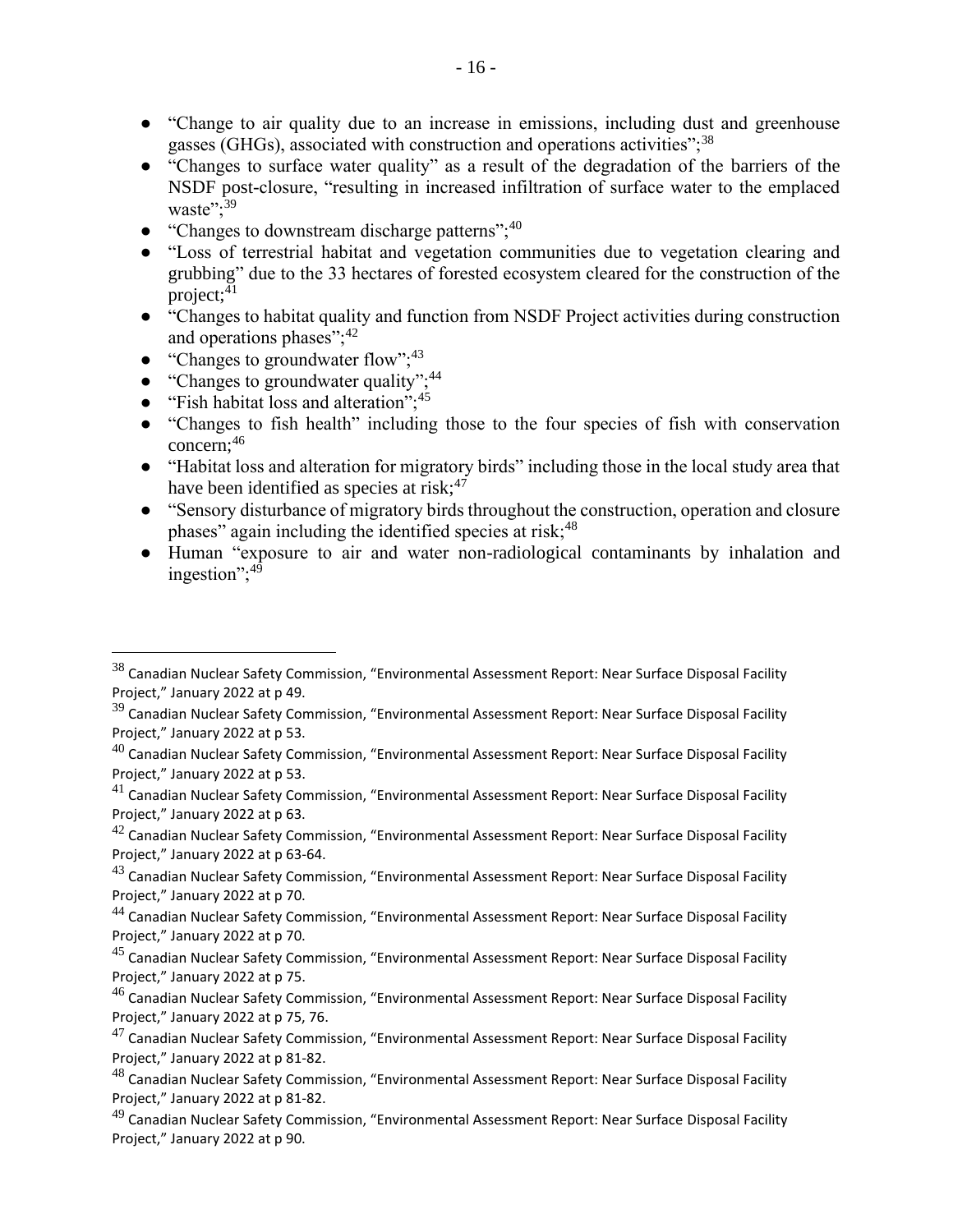- Human "external and internal exposures to radiological contaminants";<sup>50</sup>
- Greenhouse gas emissions from decomposition of the waste on the site;<sup>51</sup>
- Impacts on species at risk including bats, Blanding's turtle, eastern milksnake and monarch butterfly; $52$
- Impacts from potential accidents and malfunctions; and  $53$
- Cumulative environmental effects.<sup>54</sup>

These potential environmental impacts must be considered in light of the immense lifespan of a nuclear project like the NSDF. NSDF's impacts will begin with its construction and will continue for hundreds of years after the facility is closed. Specifically, the operations of the NSDF will last at least 50 years with the decommissioning phase expected to last 30 years and the post-closure phase extending for at least 300 years.<sup>55</sup> The impacts of the NSDF project are not only wide in scope, they have the potential to last for hundreds and hundreds of years.

## *The Duty Has Not Been Met*

While the CNSC staff have recommended that the Commission determine that the NSDF project is not likely to cause significant adverse environmental effects referred to in the CEAA and conclude pursuant to the NSCA that CNL's application with respect to the NSDF should be approved, the Commission cannot make this determination and fulfil its DTCA absent ABL's input and engagement with this process. The Commission simply does not have any of the information it needs to make these determinations. Both ABL's lack of opportunity to provide this input and CNSC's resulting inability to consider and address this information mean that the DTCA has not been met.

Engaging in a "meaningful two-way dialogue" is required by deep consultation.<sup>56</sup> This dialogue is essential in order for any accommodation provided by the crown to have a nexus with the First Nation concern.<sup>57</sup> "Consultation in its least technical definition is talking together for mutual understanding" and it requires a "mutual understanding on the core issues" including the potential impact on rights, which has not occurred here. <sup>58</sup> None of the "consultation" steps taken by the CNSC, and directed towards the wrong body, have facilitated this. It must be emphasized that CNSC's inquiry under the DTCA is not into environmental impact or the safety of a proposed

 $50$  Canadian Nuclear Safety Commission, "Environmental Assessment Report: Near Surface Disposal Facility Project," January 2022 at p 90.

<sup>51</sup> Canadian Nuclear Safety Commission, "Environmental Assessment Report: Near Surface Disposal Facility Project," January 2022 at p 96-97.

 $52$  Canadian Nuclear Safety Commission, "Environmental Assessment Report: Near Surface Disposal Facility Project," January 2022 at p 100-107.

<sup>53</sup> Canadian Nuclear Safety Commission, "Environmental Assessment Report: Near Surface Disposal Facility Project," January 2022 at p 107-112.

<sup>54</sup> Canadian Nuclear Safety Commission, "Environmental Assessment Report: Near Surface Disposal Facility Project," January 2022 at p 120.

<sup>55</sup> Transcript of February 22, 2022 Part 1 of CNSC Public Hearing at p 23-24.

<sup>56</sup> *Squamish First Nation v Canada (Fisheries and Oceans)*[, 2019 FCA 216](https://www.canlii.org/en/ca/fca/doc/2019/2019fca216/2019fca216.html?autocompleteStr=squamish%20first%20n&autocompletePos=1) at para 63.

<sup>57</sup> *Squamish First Nation v Canada (Fisheries and Oceans)*[, 2019 FCA 216](https://www.canlii.org/en/ca/fca/doc/2019/2019fca216/2019fca216.html?autocompleteStr=squamish%20first%20n&autocompletePos=1) at paras 71-79.

<sup>58</sup> T. Isaac and A. Knox, "The Crown's Duty to Consult Aboriginal People" (2003), 41 *Alta. L. Rev.* 49 at p 61; *Clyde River (Hamlet) v Petroleum Geo-Services Inc.*[, 2017 SCC 40](https://www.canlii.org/en/ca/scc/doc/2017/2017scc40/2017scc40.html?autocompleteStr=clyde%20ri&autocompletePos=1) at para 49.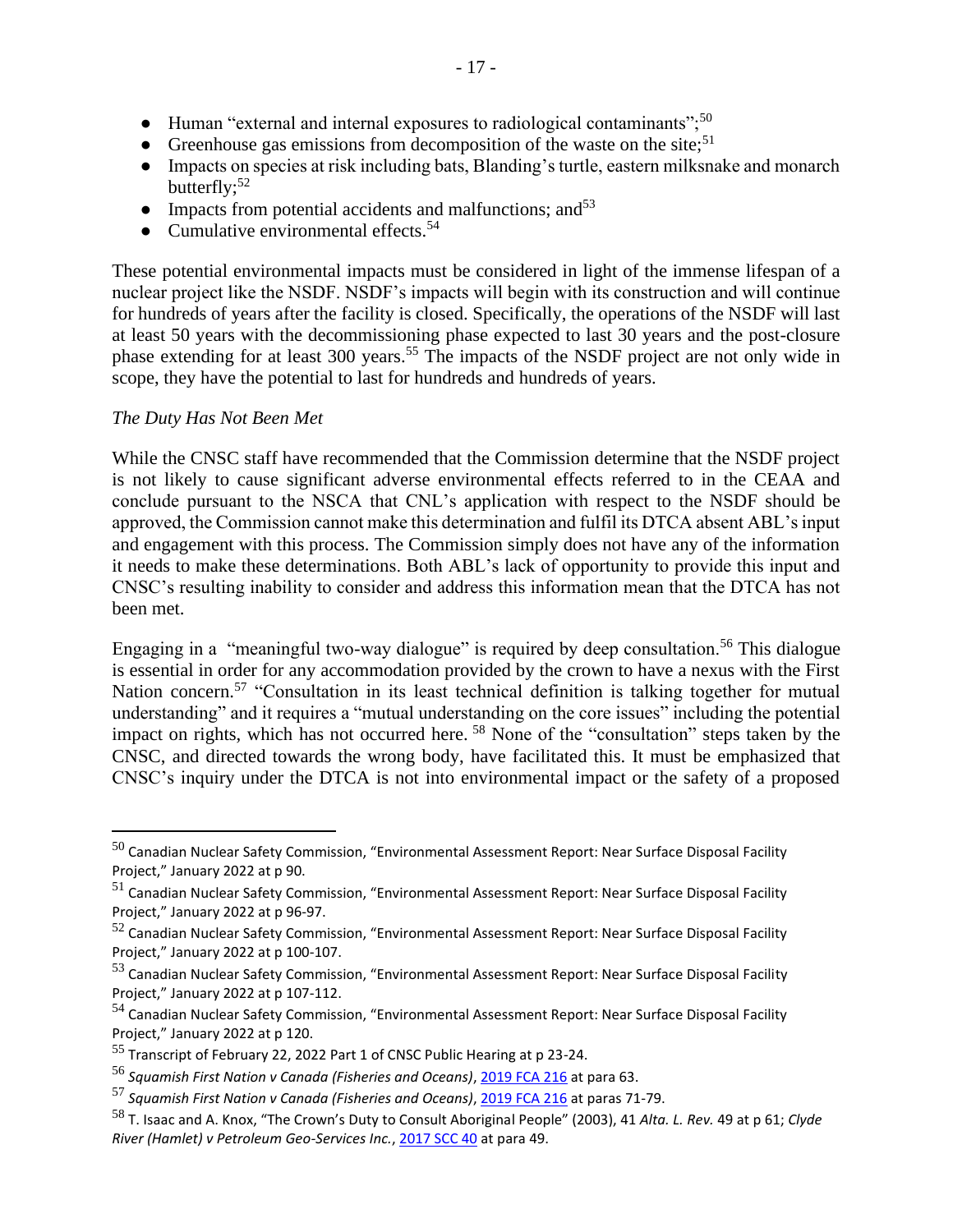project, "it inquires into the impact on the *right*."<sup>59</sup> The CNSC is not in a position to consider the impact of the NSDF project on ABL's rights without having even initiated this two-way dialogue. It is not sufficient for the CNSC to rely on its EAR for generic impacts on the environment and then claim that considering and responding to those impacts addresses any potential impacts to ABL's rights.

We are not in a position to analyze the sufficiency of the CNSC's consultation efforts towards us as simply none were made. The CNSC made an erroneous assumption about who could properly represent ABL in these assessment processes and then acted on that assumption without ever asking us. It is unclear what gave the CNSC the impression that ANS was in a position to represent our interests, but the fact that it did not even take the care to discuss the issue with us speaks directly to CNSC's failure to engage ABL whatsoever in its assessment and decision making process regarding the proposed NSDF project. As a result of CNSC's complete lack of engagement with us, we have had no real opportunity to even consider if and how we would want to be involved.First, ABL has not had the opportunity to review any of the documents that the CNSC staff based its recommendations on or to undertake our own studies in order to provide input on these determinations considering the adverse impact the project may have on our rights. Together, CNL's EIS and CMD and CNSC's CMD total 2,422 pages. In part, these documents are meant to address impacts to our rights. Not only can CNSC not address First Nations' concerns through document dumping, but none of these documents can be said to have properly addressed impacts to ABL's rights without having considered our actual input on this topic. $\overline{60}$  All of the assessments and conclusions made by the CNSC staff have been made without ABL's input and have been made unilaterally. Despite this, the CNSC staff still ask the Commission to make their determinations based off of this inadequate information. CNSC staff are unable to properly identify ABL's rights let alone come to any conclusions on potential impacts to them.

While CNSC staff are satisfied with their analysis, ABL has not had any opportunity to study or consider the project's potential impacts on its harvesting or any other rights. ABL has not completed a land use, occupancy study, traditional knowledge study or cumulative effects study on the affected area and this assessment was done absent any information of ABL's land use.

The CNSC staff also deemed mitigation measures to be sufficient to address the project's environmental impacts without ABL's input. ABL has had no say in how the mitigation measures were decided upon nor had any time to consider the adequacy of these measures. From a preliminary reading of the CNSC staff's EAR, the mitigation measures identified are not sufficient in any event. For example, to address changes to groundwater flow, the CNSC staff's EAR simply states "NSDF designed to limit disturbance to the natural environment"<sup>61</sup> From the cursory overview of these documents that could be managed in the time available, it becomes clear that the Commission cannot rely on them to make the determinations recommended by the CNSC staff. The Commission does not have the information it requires in order to reasonably conclude that the statutory requirements and the DTCA are made out.

Conditions under CEAA cannot be met

<sup>59</sup> *Clyde River (Hamlet) v Petroleum Geo-Services Inc.*, [2017 SCC 40](https://www.canlii.org/en/ca/scc/doc/2017/2017scc40/2017scc40.html?autocompleteStr=clyde%20ri&autocompletePos=1) at para 45.

<sup>60</sup> *Clyde River (Hamlet) v Petroleum Geo-Services Inc.*, [2017 SCC 40](https://www.canlii.org/en/ca/scc/doc/2017/2017scc40/2017scc40.html?autocompleteStr=clyde%20ri&autocompletePos=1) at para 49.

 $61$  Canadian Nuclear Safety Commission, "Environmental Assessment Report: Near Surface Disposal Facility Project," January 2022 at p 71.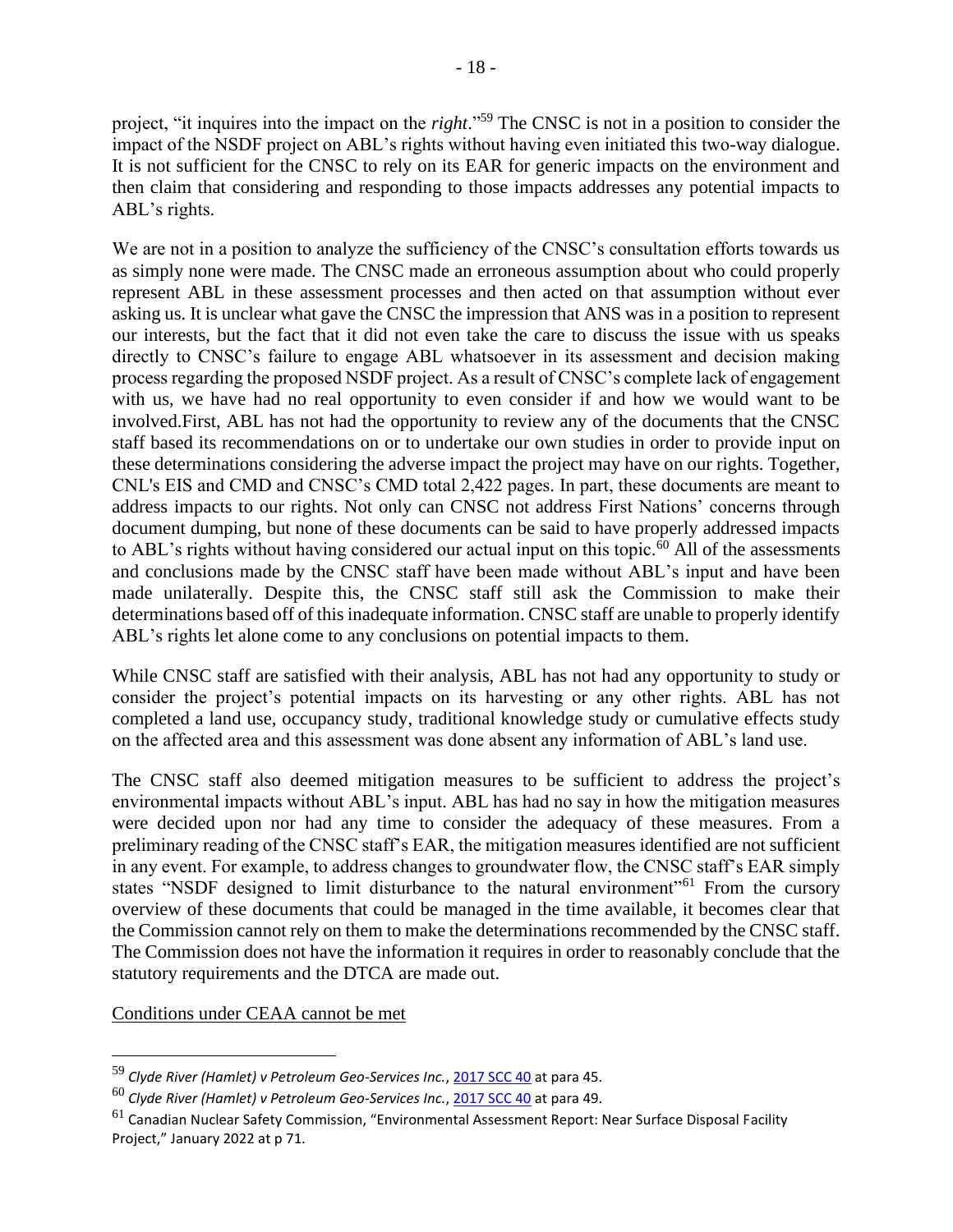Just as the CNSC's DTCA to ABL has not been met, neither are the requirements under the CEAA. An EA decision under the CEAA on whether the proposed NSDF project is likely to cause significant adverse environmental effects cannot be made due to the complete lack of consultation with ABL.<sup>62</sup> The CNSC cannot satisfy itself that all the environmental effects required to be taken into account under section 5 have been met. Specifically section 5(1)(c) of the Act sets out the environmental impacts with respect to "aboriginal peoples" that must be considered in relation to any act subject to it:

> **(c)** with respect to aboriginal peoples, an effect occurring in Canada of any change that may be caused to the environment on

> > **(i)** health and socio-economic conditions,

**(ii)** physical and cultural heritage,

**(iii)** the current use of lands and resources for traditional purposes, or

**(iv)** any structure, site or thing that is of historical, archaeological, paleontological or architectural significance.<sup>63</sup>

In all the ways that the CNSC did not fulfil its DTCA with ABL, it also failed to fulfil its requirements under this section of the CEAA. This section of the CEAA requires the consideration of impacts to First Nations as part of the environmental impacts to be taken into account. Again, the Commission cannot satisfy itself that these factors under section 5 have been met because they do not have any information from ABL in order to make this assessment.

## ABL Has Not Frustrated Consultation

There is a requirement regarding a First Nations' involvement in the DTCA, that "Indigenous groups 'must not frustrate the Crown's reasonable good faith attempts, nor should they take unreasonable positions to thwart government from making decisions or acting in cases where, despite meaningful consultation, agreement is not reached[…]'" though "hard bargaining on the part of Indigenous groups is permissible."<sup>64</sup> The CNSC cannot take the position that procedural issues including what it may perceive as ABL's failure to proactively address assumptions about whether or not ANS represents our interests "frustrate" consultation and that, consequently, the Crown cannot be found responsible for the Duty not being met. This flies in the face of the reconciliatory purpose of the duty and its constitutional nature.

The DTCA's constitutional nature stems from the Honour of the Crown. It would be entirely dishonourable to blame ABL in any way for the Crown's failure to fulfil its obligation. Further, the CNSC cannot blame ABL for failing to rectify the CNSC's unfounded assumptions about ANS' representation of ABL. It is not ABL's onus to direct the Crown about how to follow through

<sup>62</sup> *Canadian Environmental Assessment Act, 2012*, SC 2012, c 19.

<sup>63</sup> *Canadian Environmental Assessment Act, 2012*, SC 2012, c 19, ss 5(1)(c).

<sup>64</sup> *Coldwater* at para 195 citing *Haida* at para 42.